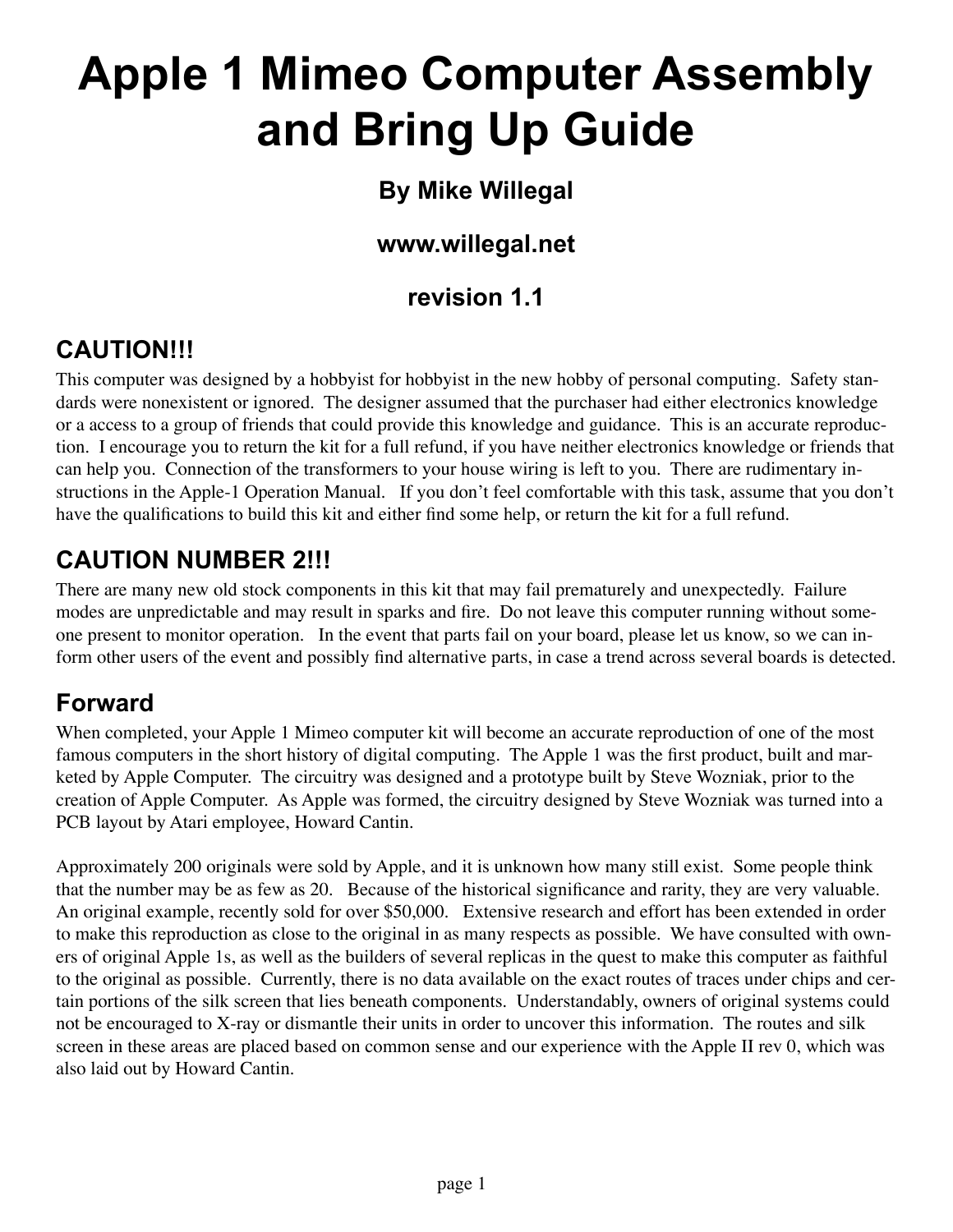Parts for your kit were obtained after exhaustive searches, often extending to Europe and Asia. Some components that come with the kit are new, old stock parts that are as old or older than the original Apple 1s. A few parts are new production parts made by the original vendors. Most parts lie somewhere in between these extremes. All digital parts are of the same logic family that was originally specified. Note that the original Apple 1 was most likely made in two batches, with some parts coming from different sources in the different batches, with some overlap as stocks of existing inventories were used up, before transitioning to new stock. Often parts on original Apple 1s were replaced after failures or during modifications.

We are working on documenting known original Apple 1s and plan to provide web pages in which you can compare the parts on your computer to the original. A few adventurous (perhaps crazy) soles are attempting to find stocks of original parts, with date codes as close to those used by the original as possible. If you are interested in this effort, join the fun at http://apple-1.org.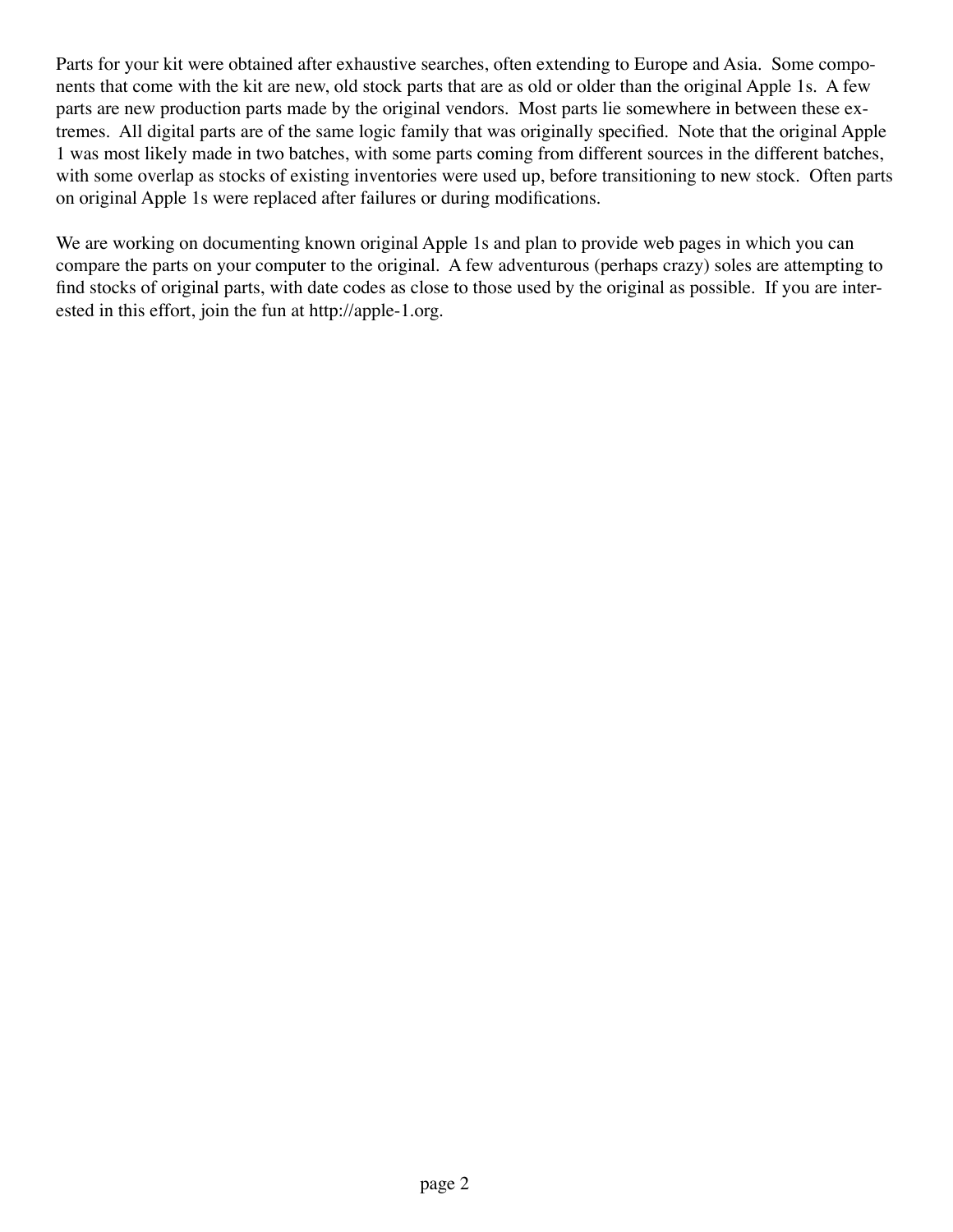# *Chapter 1 – Assemble Components, Tools, and Equipment*

#### **1. Recommended Tools and Equipment**

- Quality soldering station I use a Weller WES51. Whatever you use, I recommend that it has some kind of temperature controlled tip. This will help prevent damage to the PCB when soldering
- Solder use quality solder thinner solder is vastly easier to work with than fat solder. The fat stuff sold at hardware stores is not suitable for these sort of electronics projects
- Wire cutters for trimming component lead
- Razor saw for trimming ears off of edge connector
- Your favorite PCB cleaning agent Isopropyl Alcohol will dissolve many kinds of soldering resin. Windex will also help with cleaning PCBs
- Ohm meter to check for good connections and shorts
- Logic probe or oscilloscope handy if you are having trouble with bring up
- Apple 1 Operations Manual PDF copy of original is available at: http://www.applefritter.com/ taxonomy/term/229,142
- Apple 1 schematics The Apple-1 Operation Manual schematics are close to actual layout, but check my web pages for several differences between the operation manual and actual board

# **2. Additional Components (not included)**

- ASCII keyboard currently the only reliable source is from surplus Apple IIplus systems found on eBay. I'm working on a PS/2 keyboard to ASCII interface converter, check my web site for availability.
- Locate a TV or monitor that supports video composite input and an appropriate video cable.
- You will need to provide connectors, fuse and wiring between the transformers and house wiring. The original Apple-1 Operation Manual has some basic information. •

# **3. Read and Understand the Apple 1 Operations Manual.**

• This is available online as a download from sources like http://www.applefritter.com/taxonomy/ term/229,142

# **4. Expansion Options (not included)**

- Cassette interface adaptor some reproductions have been made over the past few years. When time becomes available, I'll be investigating getting some more built
- Cassette recorder and tapes for saving and loading programs through the cassette interface board
- CFFA-1 Compact flash adaptor an excellent mass storage for your Apple 1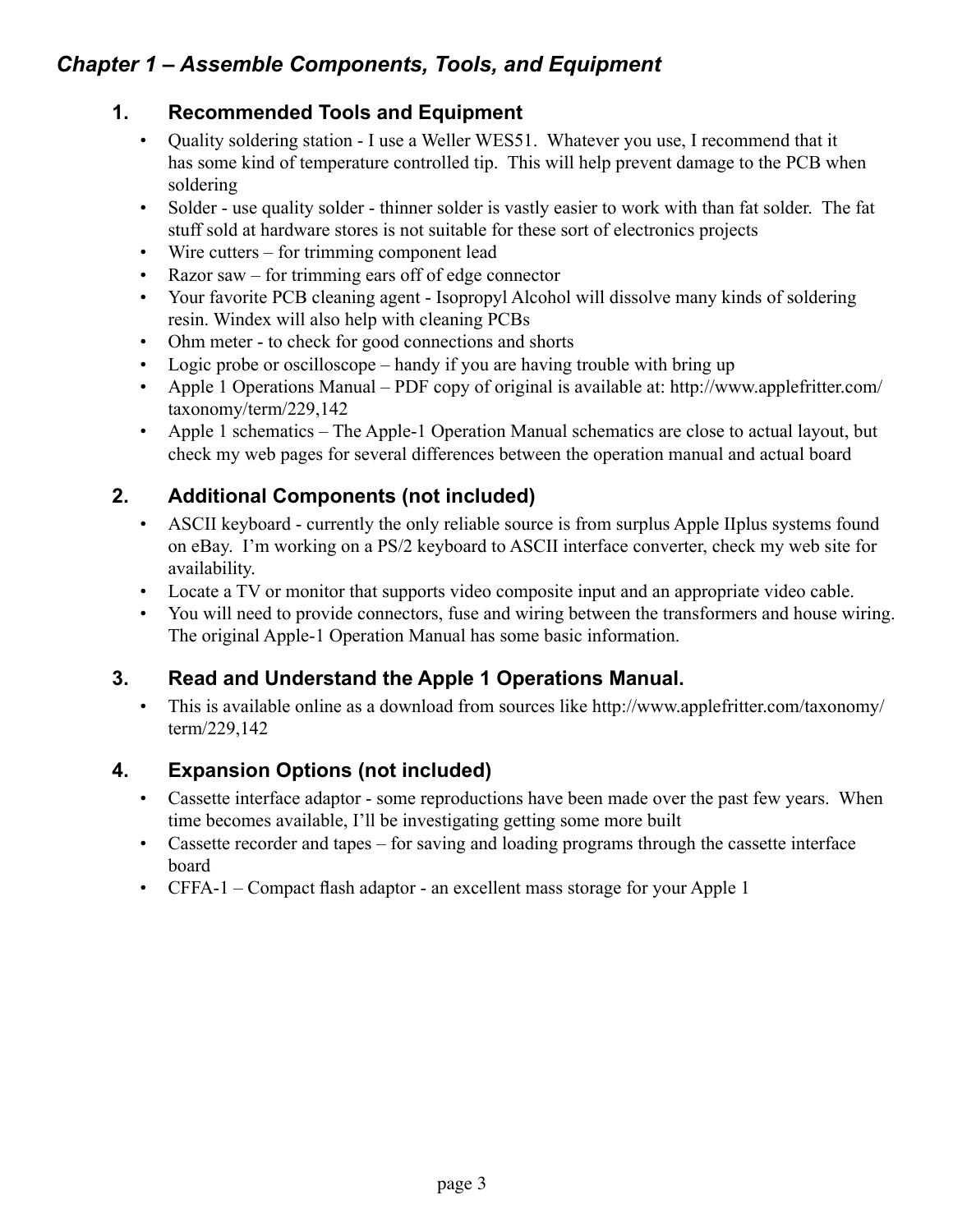#### **5. Compare Received Components With Parts List**

Examine and identify all parts provided with the kit. For a few components, equivalent replacement parts may be shipped with your kit. In these cases, both names are listed in the PART column. The first part is the original part number used by Apple. Most IC's are organized on the anti-static foam in the same order as they are listed here (top to bottom, left to right). Memory may come in anti-static tubes.

| <b>PART</b>      | <b>DESCRIPTION</b>                                  | QUANTITY        | <b>PRESENT</b> |
|------------------|-----------------------------------------------------|-----------------|----------------|
| 2513             | char ROM                                            | $\mathbf{1}$    |                |
| 8T97             | bus driver                                          | 2               |                |
| MMI 3601         | 256x4 PROM (1 part labeled LSB, 1 part labeled MSB) | 2               |                |
| 2504v            | shift register                                      | $7\phantom{.0}$ |                |
| 2519b            | shift register                                      | $\mathbf{1}$    |                |
| 6820             | parallel interface adapter                          | $\mathbf{1}$    |                |
| DS0025C          | clock driver                                        | $\mathbf{1}$    |                |
| 6502             | processor                                           | $\mathbf{1}$    |                |
| 7400             | quad NAND gate                                      | 3               |                |
| 7402             | quad NOR gate                                       | $\mathbf{1}$    |                |
| 7404             | hex inverter                                        | $\mathbf{1}$    |                |
| 7408             | quad and gate                                       | $\mathbf{1}$    |                |
| 7410             | three input nand                                    | 2               |                |
| 74123            | dual one-shot                                       | $\mathbf{1}$    |                |
| 74154            | $4:16$ demux                                        | $\mathbf{1}$    |                |
| 74157            | 2:1 selector                                        | $\overline{c}$  |                |
| 74160            | 4 bit counter                                       | $\mathbf{1}$    |                |
| 74161 (74161A)   | 4 bit counter                                       | 5               |                |
| 74166            | shift register                                      | $\mathbf{1}$    |                |
| 74174            | hex flip flop                                       | $\mathbf{1}$    |                |
| 74175            | quad flip flop                                      | $\mathbf{1}$    |                |
| 7427             | triple 3 input nor gates                            | $\mathbf{1}$    |                |
| 7432             | quad or gate                                        | $1\,$           |                |
| 7450             | 2 input and gate                                    | $\mathbf{1}$    |                |
| 74S257           | 2:1 selector                                        | $\overline{4}$  |                |
| MK4096           | 4kx1 DRAM                                           | 16              |                |
| <b>NE555</b>     | cursor timer                                        | $\mathbf{1}$    |                |
| Parts (socketed) |                                                     | 61              |                |
| Types (socketed) |                                                     | 27              |                |

| <b>PART</b>         | <b>DESCRIPTION</b>                   | QUANTITY        | <b>PRESENT</b> |
|---------------------|--------------------------------------|-----------------|----------------|
| PCB                 | motherboard                          |                 |                |
| <b>PART</b>         | <b>DESCRIPTION</b>                   | QUANTITY        | <b>PRESENT</b> |
| Expansion Connector | 44 pin connector                     |                 |                |
| Power Connector     | 6 pin connector                      |                 |                |
| Video Connector     | 4 pin connector                      |                 |                |
| Connector Terminals | for 18-24 AWG wire                   | 10              |                |
| Power header        | 6 pin header                         |                 |                |
| Video header        | 4 pin header                         |                 |                |
| <b>PART</b>         | <b>DESCRIPTION</b>                   | <b>QUANTITY</b> | <b>PRESENT</b> |
| Stancor P-8667      | transformer for $+12$ , $-12$ , $-5$ |                 |                |
| Stancor P-8380      | transformer for +5                   |                 |                |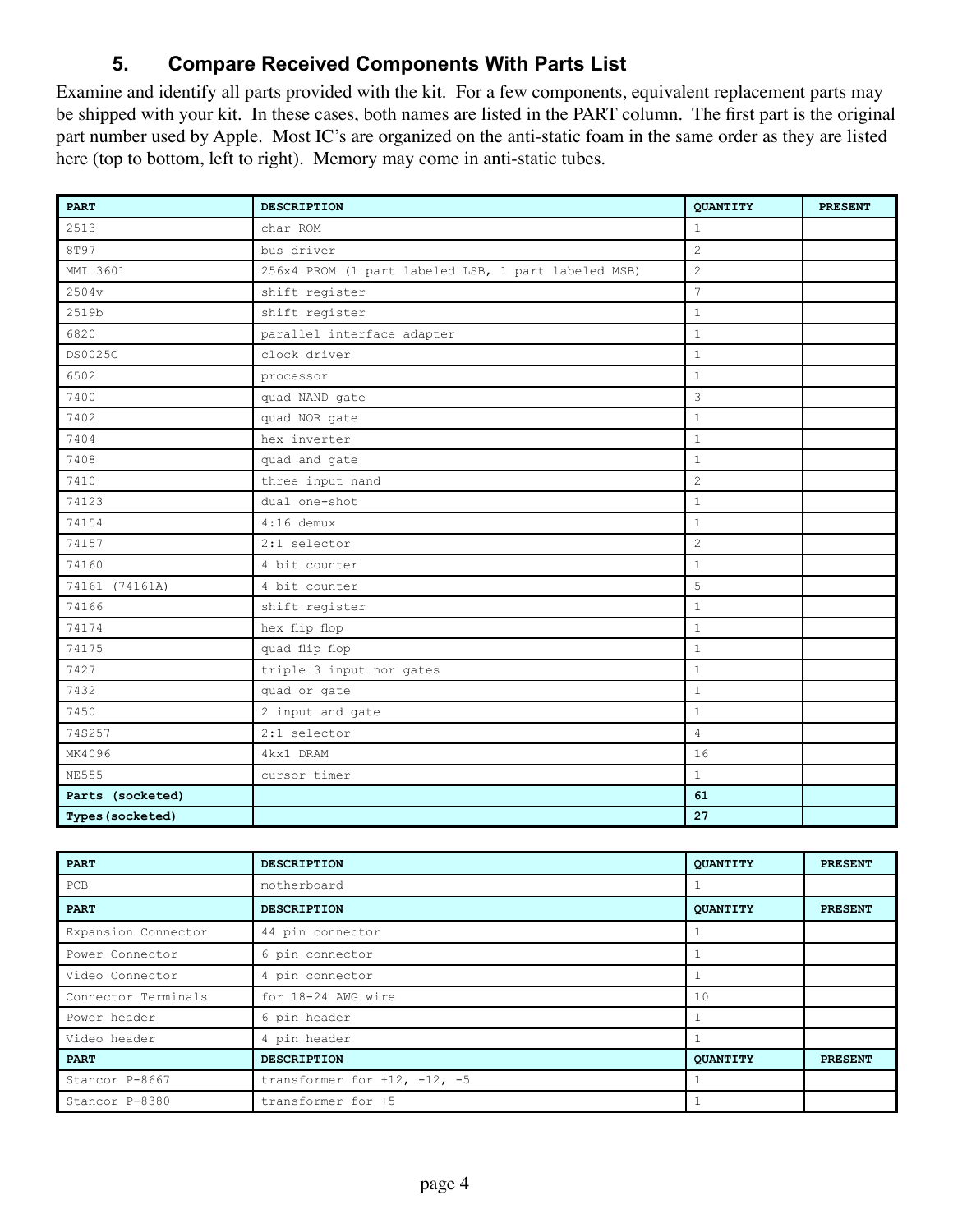| <b>PART</b>          | <b>DESCRIPTION</b>                                       | <b>QUANTITY</b> | <b>PRESENT</b> |
|----------------------|----------------------------------------------------------|-----------------|----------------|
| 100 ohm pot          | video adjust                                             | $\mathbf{1}$    |                |
| 330 ohm              | orange-orange-brown                                      | $\mathbf{1}$    |                |
| 390 ohm              | orange-white-brown                                       | $\sqrt{2}$      |                |
| 1500 ohm             | brown-green-red                                          | $\mathbf{1}$    |                |
| 3000 ohm             | orange-black-red                                         | 12              |                |
| 7.5K ohm             | voilet-green-red                                         | $6\,$           |                |
| 10K ohm              | brown-black-orange                                       | 3               |                |
| 27K ohm              | red-violet-orange                                        | $\mathbf{1}$    |                |
| <b>PART</b>          | <b>DESCRIPTION</b>                                       | QUANTITY        | <b>PRESENT</b> |
| .001uF capacitor     | 102                                                      | $\mathbf{1}$    |                |
| .01uF capacitor      | 103                                                      | $\overline{4}$  |                |
| .1uF capacitor       | 104 decoupling caps                                      | 17              |                |
| 47pF cap             | video - mica                                             | $\mathbf{1}$    |                |
| 22uF                 | power supply caps - blue                                 | 5               |                |
| 2400uf cap           | +12, -12 power supplies                                  | $\overline{2}$  |                |
| 5300uF cap           | +5 power supply                                          | $\mathbf{1}$    |                |
| <b>PART</b>          | <b>DESCRIPTION</b>                                       | QUANTITY        | <b>PRESENT</b> |
| 1n914 diode          | pseudo or gate                                           | $\overline{4}$  |                |
| 1N4001 diode         | rectifier +12, -12 volts                                 | $\overline{4}$  |                |
| MR500/A14F           | (either A14F or MR500 were used used) rectifier +5 volts | $\overline{4}$  |                |
| <b>PART</b>          | <b>DESCRIPTION</b>                                       | QUANTITY        | <b>PRESENT</b> |
| MPS3704              | video output transistor                                  | $\mathbf{1}$    |                |
| <b>PART</b>          | <b>DESCRIPTION</b>                                       | QUANTITY        | <b>PRESENT</b> |
| Crystal              | clock source                                             | $\mathbf{1}$    |                |
| <b>PART</b>          | <b>DESCRIPTION</b>                                       | QUANTITY        | <b>PRESENT</b> |
| LM323K               | +5 volt regulator                                        | $\mathbf{1}$    |                |
| LM340 MP-12 (LM7812) | +12 volt regulator                                       | $\mathbf{1}$    |                |
| LM320 MP-12 (LM7912) | -12 volt regulator                                       | $\mathbf{1}$    |                |
| LM320 MP-5 (LM7905)  | -5 volt regulator                                        | $\mathbf{1}$    |                |
| heatsink             | for LM323K                                               | $\mathbf 1$     |                |
| screws               | for LM323K                                               | $\overline{c}$  |                |
| nuts                 | for LM323K                                               | $\overline{2}$  |                |
| heatsink grease      | for LM323K                                               | $\mathbf{1}$    |                |
| <b>PART</b>          | DESCRIPTION                                              | QUANTITY        | <b>PRESENT</b> |
| 16 pin socket        |                                                          | 42              |                |
| 14 pin socket        |                                                          | 12              |                |
| 8 pin socket         |                                                          | $1\,$           |                |
| 24 pin socket        |                                                          | $\overline{2}$  |                |
| 40 pin socket        |                                                          | $\overline{2}$  |                |
| Types (soldered)     |                                                          | 42              |                |
| Parts (soldered)     |                                                          | 160             |                |

| Types (total) | 69  |
|---------------|-----|
| Parts (total) | 221 |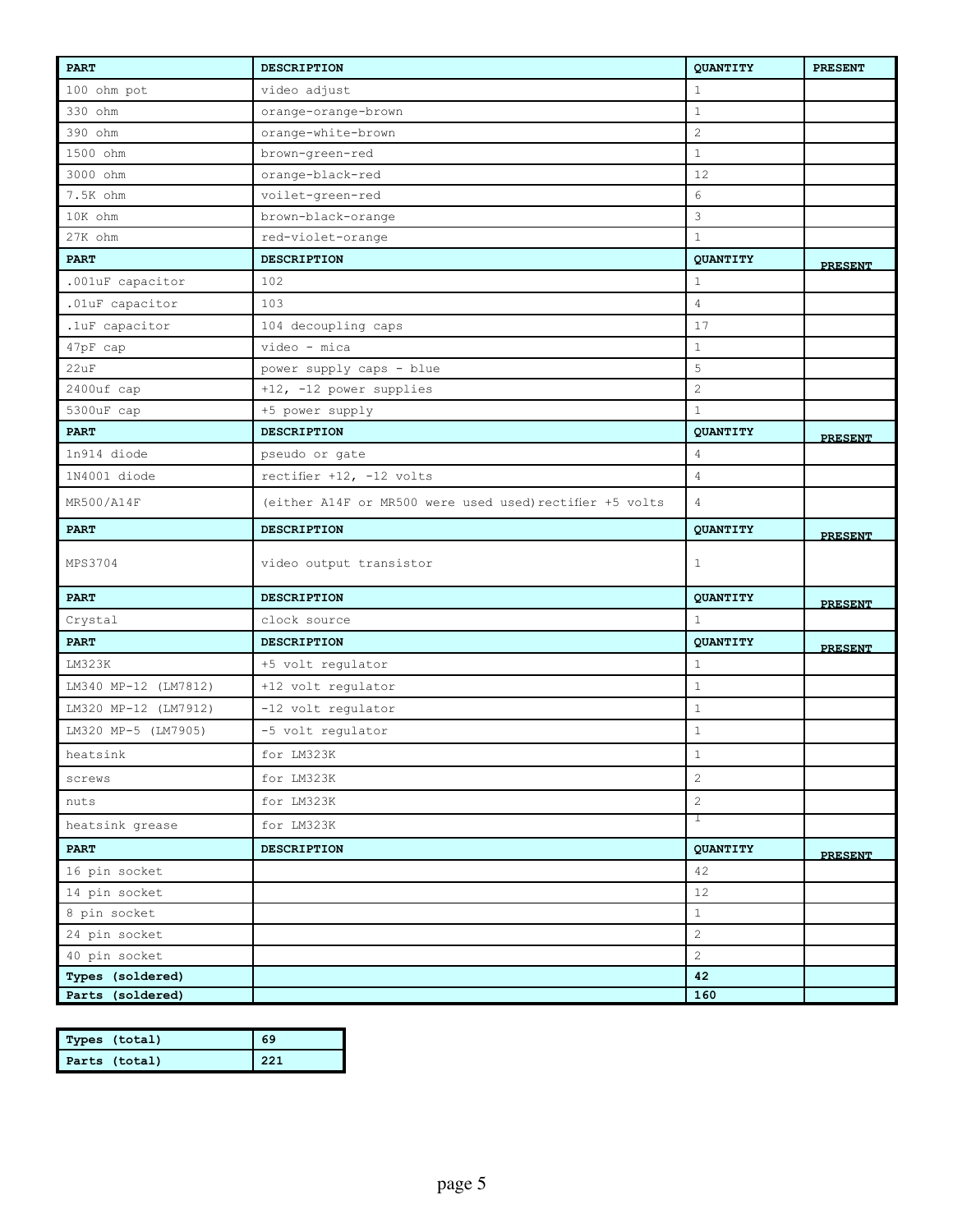# *Chapter 2 – Solder In Sockets and Components*

#### **1. Remove Card Edge Connector**

This connector may have been mounted on the board during shipment to prevent damage to the pins during shipping. You can carefully remove the connector for now, as it will be easier to solder in the sockets without the connector present. Set the connector in a safe place where the pins will not be damaged. The connector will be soldered in later on.



#### **2. Check for Power and Ground Shorts**

Easiest way to do this is to use an ohm-meter to make sure that there is no connection between power and ground in any of the power supply nets. Start with the unregulated power supply nets, +5V, +12V and -12V. There is no unregulated -5V net, as input to the -5V regulator is from the -12V regulated supply. The easiest way to check for shorts is by checking for shorts between pads of large capacitors. This is shown in the image above by the large double ended arrows.

Next check for shorts in the regulated power supply nets,  $+5V$ ,  $-5v$ ,  $+12v$  and  $-12v$ . The pads of smaller capacitors can be used for this. These indicated in the image, above, by the smaller double ended arrows.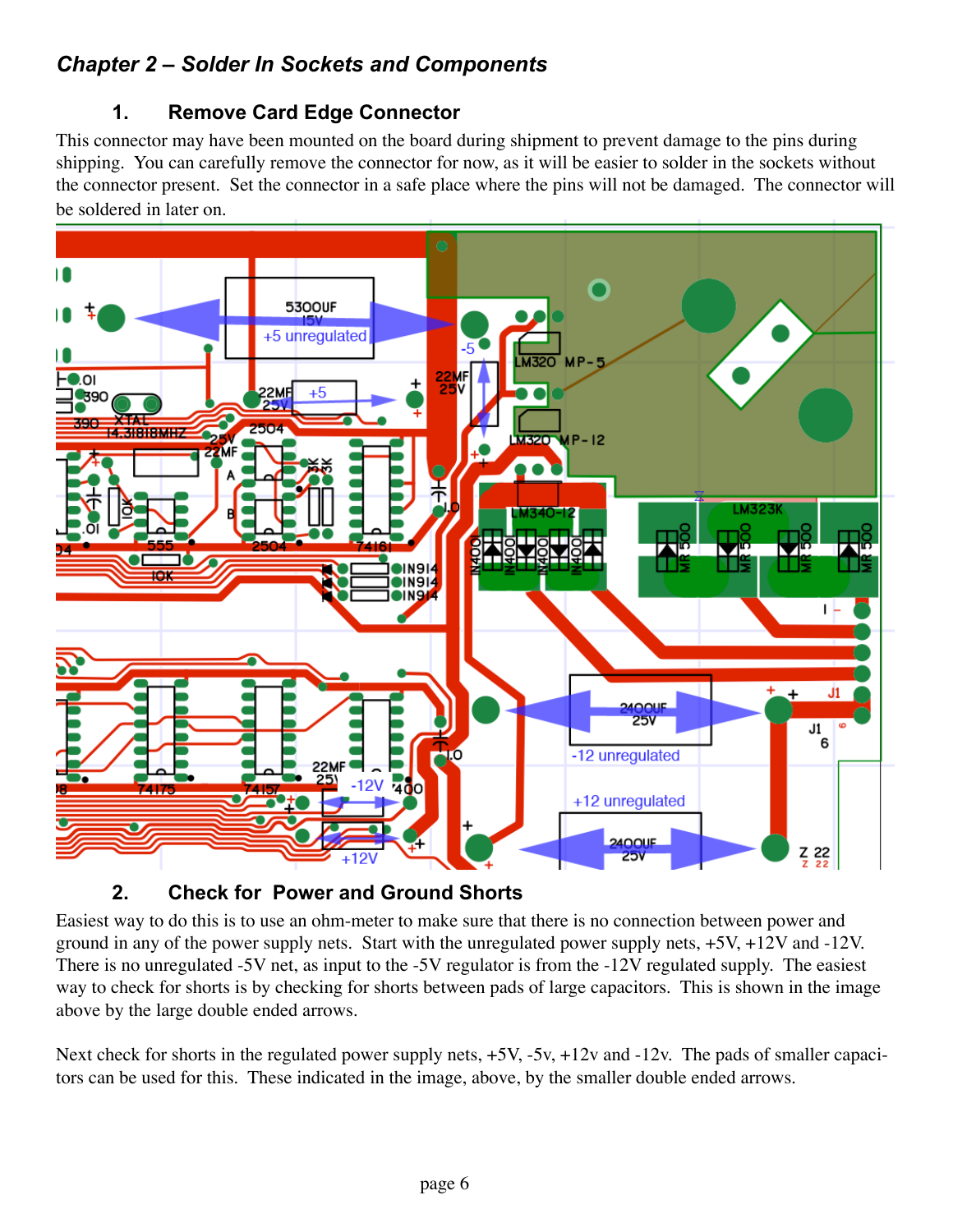#### **3. Sockets**

The key thing here is to check orientation and make sure that you don't put a 14 pin socket in a location for a 16 pin socket. Start with the biggest sockets, since you can't put a big socket in a location for a smaller one. Make sure that the socket is oriented correctly with pin 1 of the socket near to the white dot on the PCB.

Make sure the sockets are fully seated. I accomplish this by resting the socket upside down on a small object with the board on top. The weight of the board should keep the socket completely seated. Then tack down a couple of corner pins and recheck orientation and seating. Then finish soldering the rest of the pins.

Don't try to do too much in one sitting. Soldering a couple of dozen sockets in an evening is plenty.

#### **4. Solder the 2, 40 Pin Sockets**

Pin 1 is to the right; make sure you orient the sockets correctly.

| PART          | <b>LOCATION</b> | <b>DESCRIPTION</b>         | <b>COMPLETE</b> |
|---------------|-----------------|----------------------------|-----------------|
| 40 pin socket | А-4             | PIA - pin 1 to right       |                 |
| 40 pin socket | ∧ — "           | processor - pin 1 to right |                 |

#### **5. Solder the 2, 24 Pin Sockets**

Pin 1 is to the right; make sure you orient the sockets correctly with pin 1 toward the right of the board.

| PART          | <b>LOCATION</b> | <b>DESCRIPTION</b>       | <b>COMPLETE</b> |
|---------------|-----------------|--------------------------|-----------------|
| 24 pin socket | $B - 9$         | 74154 - pin1 to right    |                 |
| 24 pin socket | $D - 2$         | $12513$ - pin 1 to right |                 |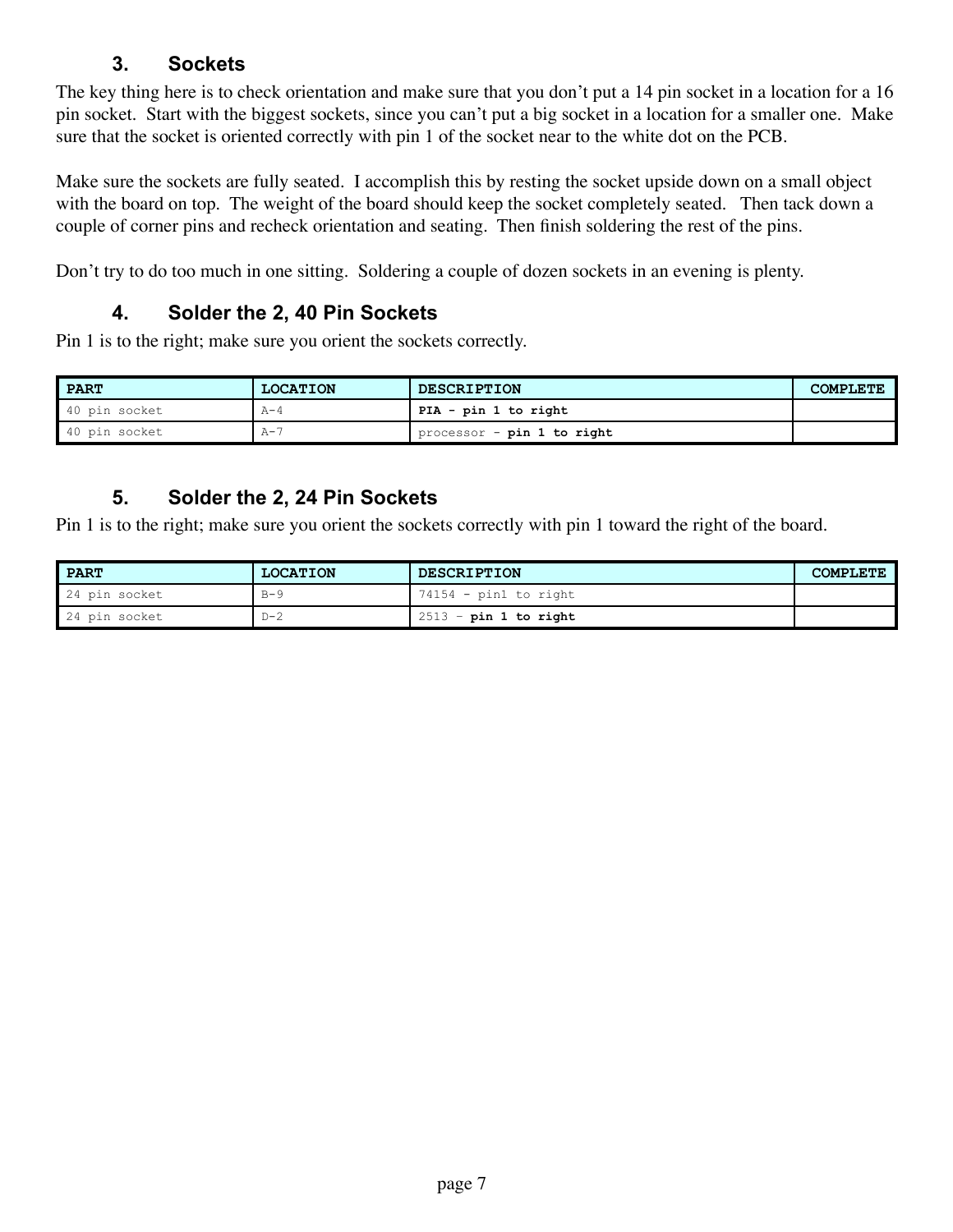#### **6. Solder All 42, 16 Pin Sockets**

I wouldn't attempt to do this many sockets in one sitting. After a couple of rows or when you get tired, take a break. Check orientation and solder corner pins. Before soldering remaining pins, double check seating and orientation.

| <b>PART</b>    | <b>LOCATION</b>        | <b>DESCRIPTION</b>                   | <b>COMPLETE</b> |
|----------------|------------------------|--------------------------------------|-----------------|
| 16 pin sockets | $A-1, A-2$             | PROMS                                |                 |
| 16 pin sockets | $A-9$ , $A-10$         | Data Bus Drivers                     |                 |
| 16 pin sockets | $A-11$ to $A-18$       | DRAM bank W (8 sockets)              |                 |
| 16 pin sockets | $B-3$                  | 74123                                |                 |
| 16 pin sockets | $B-4$                  | Keyboard Connector                   |                 |
| 16 pin socket  | $B-5$ to $B-8$         | 72257 (4 sockets)                    |                 |
| 16 pin socket  | B-11 to B-18           | DRAM Bank X (8 sockets)              |                 |
| 16 pin socket  | $C-3$                  | 2519                                 |                 |
| 16 pin socket  | $C-4$                  | 74157                                |                 |
| 16 pin sockets | $C-7$                  | 74174                                |                 |
| 16 pin socket  | $C-11(a\&b)$           | 2504 & DS00025 (2 chips in 1 socket) |                 |
| 16 pin socket  | $C-13$                 | 74175                                |                 |
| 16 pin sockets | $C-14$                 | 74157                                |                 |
| 16 pin sockets | $D-1$                  | 74166                                |                 |
| 16 pin socket  | $D4$ (a&b), $D5$ (a&b) | 2504 (4 chips in 2 socket)           |                 |
| 16 pin sockets | $D-6$                  | 74160                                |                 |
| 16 pin sockets | $D-7$ to $D9$          | 74161 (3 sockets)                    |                 |
| 16 pin socket  | $D-11$                 | 74161                                |                 |
| 16 pin socket  | $D14$ $(a\&b)$         | 2504 (2 chips in 1 socket)           |                 |
| 16 pin sockets | $D-15$                 | 74161                                |                 |

# **7. Solder the 12, 14 Pin Sockets**

Make sure that all 16 pin sockets are in place before starting this group. This will prevent you from inadvertently inserting a 14 pin socket into a location that needs a 16 pin socket.

| <b>PART</b>   | <b>LOCATION</b> | <b>DESCRIPTION</b> | <b>COMPLETE</b> |
|---------------|-----------------|--------------------|-----------------|
| 14 pin socket | $B-1$           | 7400               |                 |
| 14 pin socket | $B-2$           | 7410               |                 |
| 14 pin socket | $C-1$           | 7404 (6800 only)   |                 |
| 14 pin socket | $C-5$           | 7427               |                 |
| 14 pin socket | $C-6$           | 7410               |                 |
| 14 pin socket | $C-8$           | 7450               |                 |
| 14 pin socket | $C-9$           | 7432               |                 |
| 14 pin socket | $C-10$          | 7402               |                 |
| 14 pin socket | $C-12$          | 7408               |                 |
| 14 pin socket | $C-15$          | 7400               |                 |
| 14 pin socket | $D-10$          | 7400               |                 |
| 14 pin socket | $D-12$          | 7404               |                 |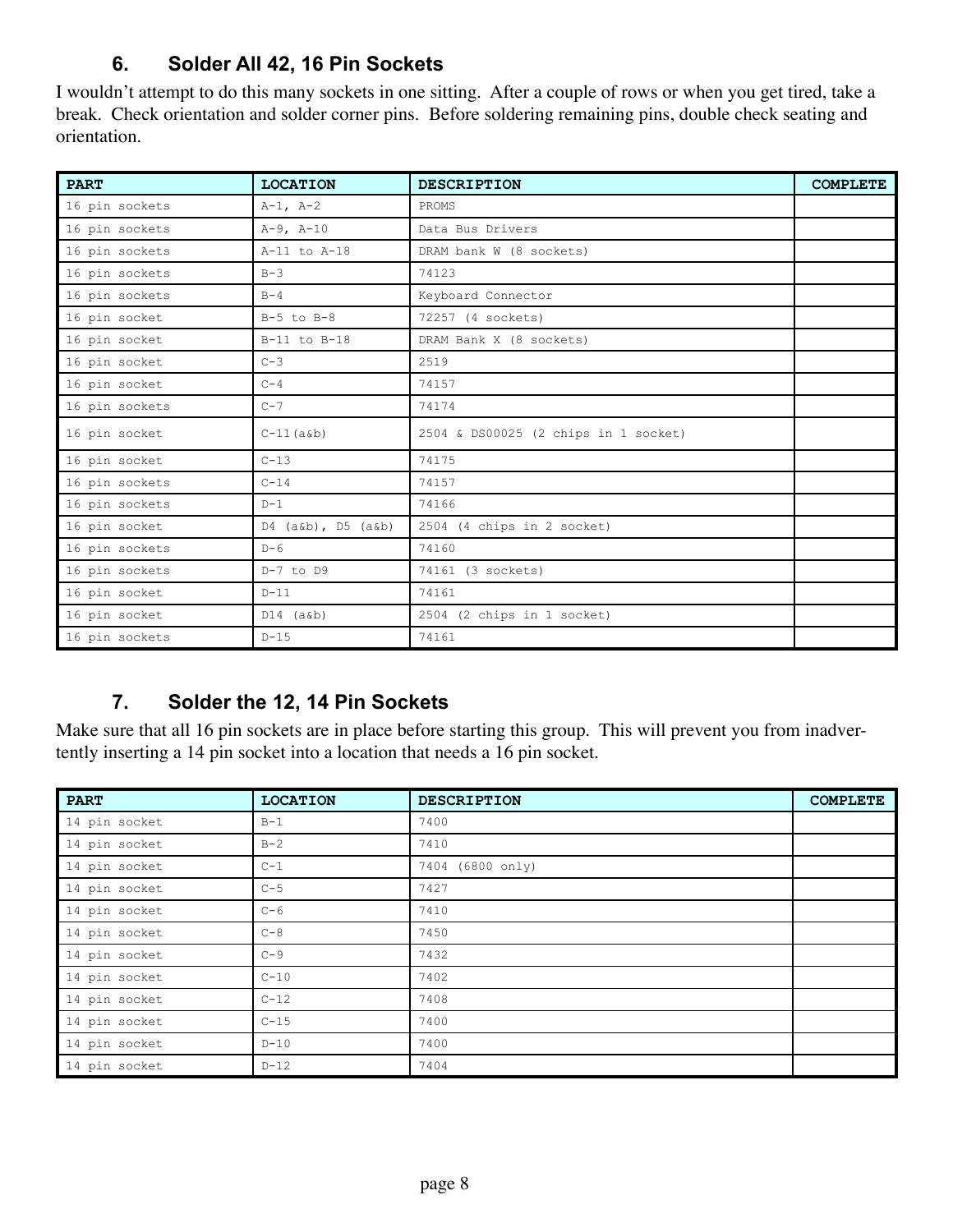#### **8. Solder In the 8 Pin Socket**

Make sure that all 16 and 14 pin sockets are in place before starting this group. This will prevent you from inadvertently inserting an 8 pin socket in a location that needs a larger socket.

| <b>PART</b>                     | <b>LOCATION</b>                                           | <b>DESCRIPTION</b>             | COMPLETE |
|---------------------------------|-----------------------------------------------------------|--------------------------------|----------|
| $\blacksquare$<br>socket<br>pin | $\overline{\phantom{a}}$<br>$D - 1$<br>◡<br>∸ →<br>$\sim$ | $- - -$<br>timer<br>555<br>--- |          |

#### **9. Repeat Check for Power and Ground Shorts**

#### **10. Solder In the 17 Decoupling Capacitors**

These capacitors are labeled at 1.0 on the silk screen, but actual Apple 1 computers used .1 uF capacitors in these locations, and the kit supplies the .1 uF capacitors for this application. I found the easiest way to solder discrete components is to find a way hold the board vertically in a fixture. Place the component in the hole, and bend out the leads slightly, which will hold the component in place. Then solder on one leg and check to make sure that the component is fully seated before soldering on the other leg. Once soldered in, check your work, and then trim the leads using a small wire cutter. Locations for the decoupling capacitors have a capacitor symbol printed on the circuit board between the two holes. Don't mistake vias for component mounting holes. Vias have smaller diameter holes and are not connected to a mate with a capacitor symbol on the silk screen. Locations are approximate.

| <b>PART</b>     | <b>LOCATION</b>                          | <b>DESCRIPTION</b>                                                                                            | <b>COMPLETE</b> |
|-----------------|------------------------------------------|---------------------------------------------------------------------------------------------------------------|-----------------|
| .1 uF Capacitor | $A-8$                                    | right of processor (+5V)                                                                                      |                 |
| .1 uF Capacitor | $A-12$ , $A-14$ , $A-16$ ,<br>$A-18$     | between ram sockets (+12V)                                                                                    |                 |
| .1 uF Capacitor | $B - 8$                                  | left of 74154 (+5V)                                                                                           |                 |
| .1 uF Capacitor | $B-12$ , $B-14$ , $B-16$ ,<br><b>B18</b> | between ram sockets (+12V)                                                                                    |                 |
| .1 uF Capacitor | $B-13$                                   | above and to the right of this location (-5V)                                                                 |                 |
| .1 uF Capacitor | $C-8$                                    | between chips (+5V)                                                                                           |                 |
| .1 uF Capacitor | $C-11, C-11$                             | don't confuse location with .001 UF capacitors -<br>slightly above and on each side of DS0025 (+5V,<br>$-12V$ |                 |
| .1 uF Capacitor | $C-15$                                   | right of 7400 (+5V)                                                                                           |                 |
| .1 uF Capacitor | $D-8$                                    | between chips (+5V)                                                                                           |                 |
| .1 uF Capacitor | $D-15$                                   | right of 74161 (+5V)                                                                                          |                 |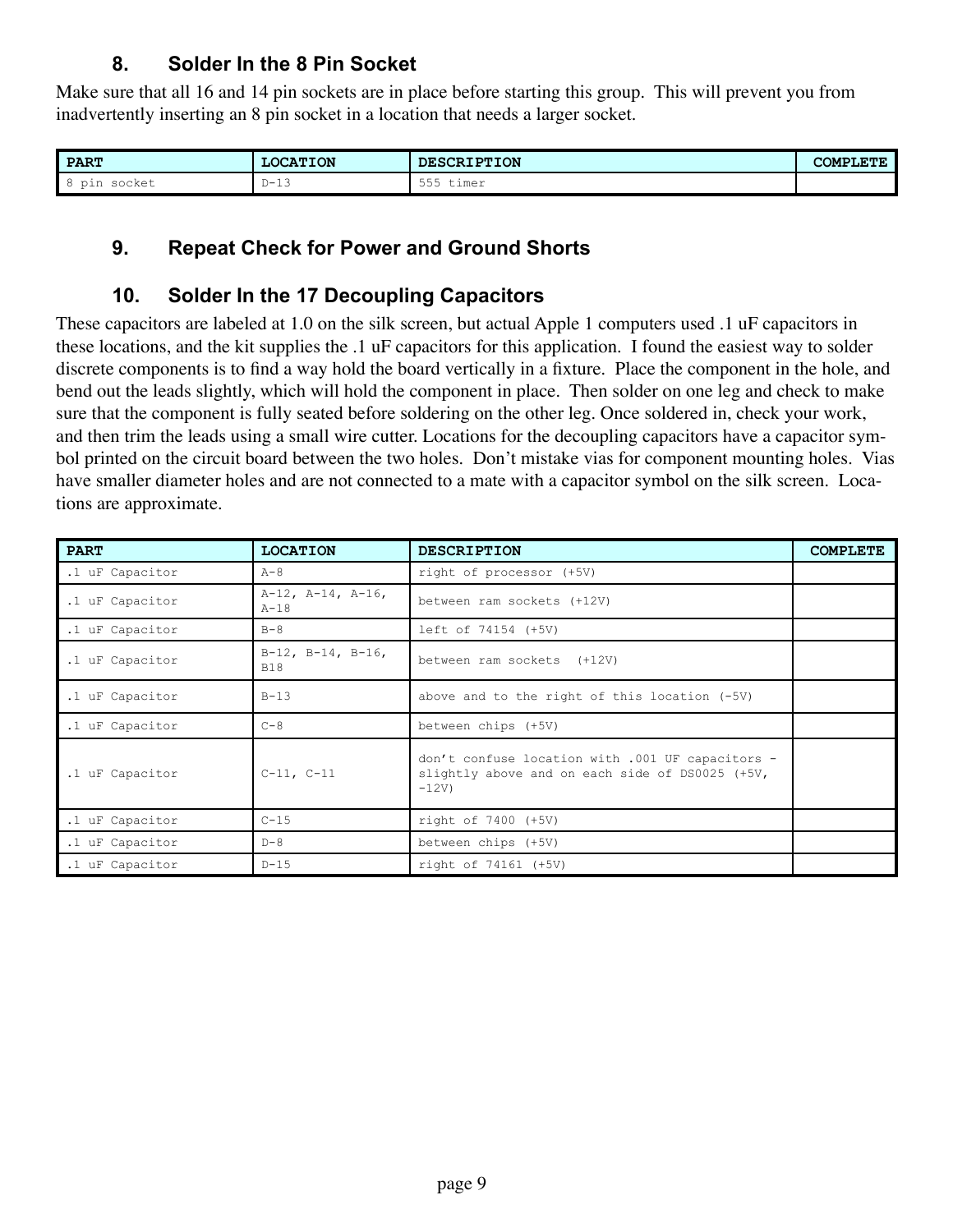# **11. Solder In the Remaining 6 Small Capacitors**

These capacitors are labeled labelled correctly on the silk screen. Use same technique as with decoupling capacitors. Locations are approximate.

| <b>PART</b>      | <b>LOCATION</b> | <b>DESCRIPTION</b>                                                                       | $COM-$<br><b>PLETE</b> |
|------------------|-----------------|------------------------------------------------------------------------------------------|------------------------|
| 47 pF Capacitor  | $B-3$           | $mica - left of 74123$                                                                   |                        |
| .001 uF Capactor | $B-3$           | right of 74123                                                                           |                        |
| .01 uF Capacitor | $C-11, C-11$    | left and right of DS0025 - don't confuse with de-<br>coupling capacitors (previous step) |                        |
| .01 uF Capacitor | $D-12$ , $D-12$ | one well above (don't put in resistor location),<br>one to right of 7404                 |                        |

# **12. Repeat Check for Power and Ground Shorts**

#### **13. Solder In Resistors**

Use same process as used for capacitors when soldering. For extra good looks, align all the horizontally oriented resistors the same way (with the gold tolerance bar on the same end). Same thing with vertically oriented resistors.

| <b>PART</b>      | <b>LOCATION</b>             | <b>DESCRIPTION</b>                                                                                      | <b>COMPLETE</b> |
|------------------|-----------------------------|---------------------------------------------------------------------------------------------------------|-----------------|
| 3000 ohm         | $A-5$                       | orange-black-red                                                                                        |                 |
| $3000$ ohm $(3)$ | A-8 (all three)             | orange-black-red                                                                                        |                 |
| 27K ohm          | $B-3$                       | red-violet-orange                                                                                       |                 |
| 10K ohm          | $B-3$                       | brown-black-orange                                                                                      |                 |
| $7.5K$ ohm $(6)$ | $C-2$ (all six)             | voilet-green-red                                                                                        |                 |
| 330 ohm          | $C - 9$                     | orange-orange-brown                                                                                     |                 |
| 3000 ohm         | $C-11$                      | orange-black-red                                                                                        |                 |
| 1500 ohm         | $D-1$                       | brown-green-red                                                                                         |                 |
| 100 ohm pot      | $D-1$                       | video adjust, orient so that center tap is to-<br>wards top of board (connected to video out<br>header) |                 |
| 3000 ohm         | $D-2$                       | orange-black-red                                                                                        |                 |
| $3000$ ohm $(2)$ | $D-4$ (both)                | orange-black-red                                                                                        |                 |
| $3000$ ohm $(2)$ | $D-5$ (both)                | orange-black-red                                                                                        |                 |
| 390 ohm (2)      | $D-12$ (both)               | orange-white-brown                                                                                      |                 |
| 10K ohm (2)      | $D-13$ (both)               | brown-black-orange                                                                                      |                 |
| $3000$ ohm $(2)$ | inbetween D-14/15<br>(both) | orange-black-red                                                                                        |                 |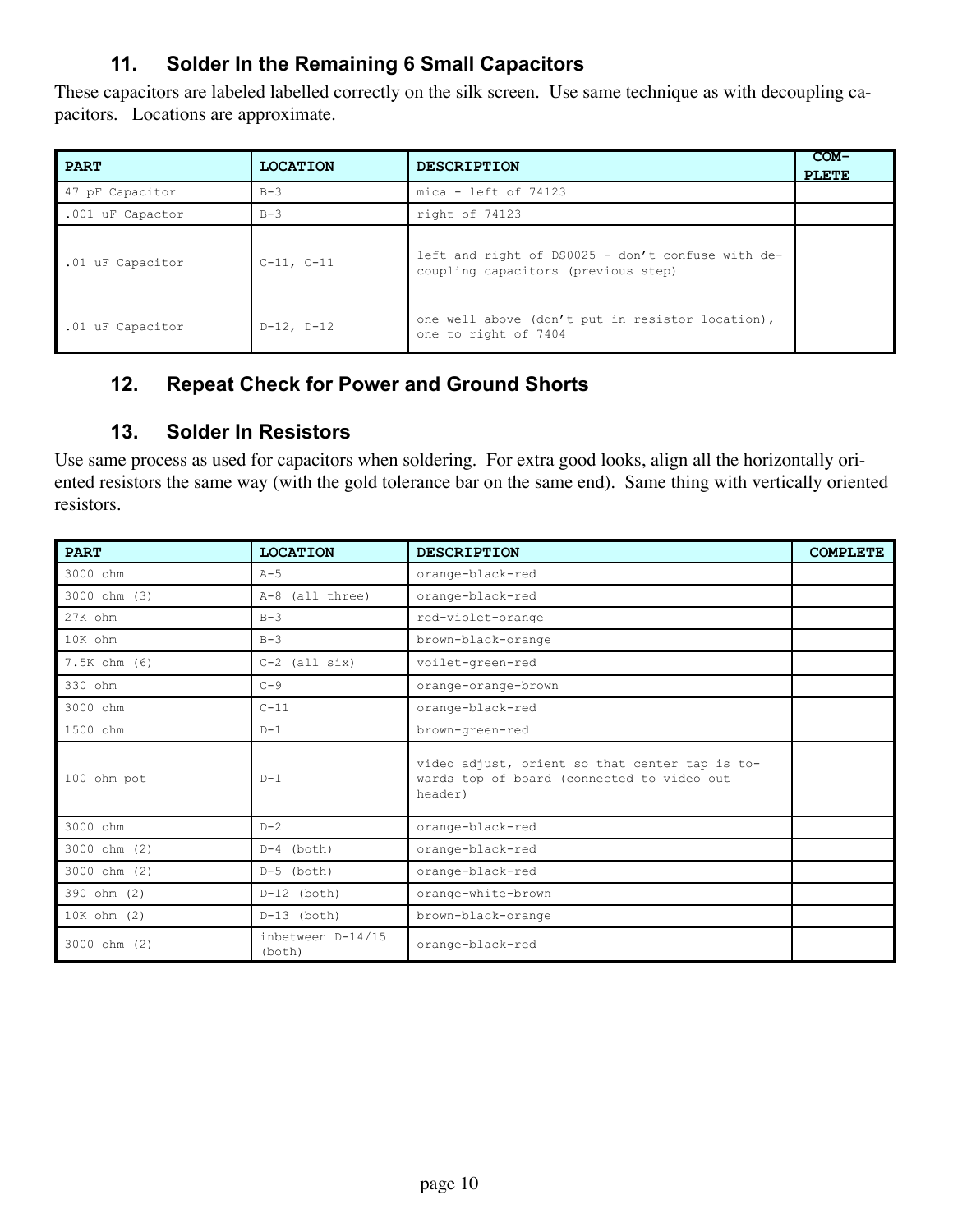# **14. Solder In Diodes**



Diodes must be oriented correctly. There are two ends, anode and cathode. The sure that orientation matches silks screen. Once oriented correctly, use same soldering process as used for resistors and capacitors when soldering.

| <b>PART</b>    | <b>LOCATION</b>    | <b>DESCRIPTION</b>                                                                                                                                                                                                                                                                                                                                                                                                                                                                           | <b>COMPLETE</b> |
|----------------|--------------------|----------------------------------------------------------------------------------------------------------------------------------------------------------------------------------------------------------------------------------------------------------------------------------------------------------------------------------------------------------------------------------------------------------------------------------------------------------------------------------------------|-----------------|
| 1n914          | $C - 9$            | Orient correctly (pseudo or gate)                                                                                                                                                                                                                                                                                                                                                                                                                                                            |                 |
| 1n914(3)       | $D-15$ (all three) | Orient correctly (pseudo or gate)                                                                                                                                                                                                                                                                                                                                                                                                                                                            |                 |
| 1N4001 (4)     | $D - 16$           | power rectifiers (+12V, -12V, -5V), take careful<br>note of orientation, 2 are reversed, compared to<br>the other 2                                                                                                                                                                                                                                                                                                                                                                          |                 |
| MR500/A14F (4) | $D-18$             | power rectifiers (+5V), take careful note of ori-<br>entation, 2 are reversed, compared to the other<br>2. The unit pictured on the cover is MR500 type.<br>If you have MR500 type, these diodes are too long<br>to fit nicely between the holes. You will have to<br>bend the leads under a bit and the diodes will<br>be raised above the surface of the board. The<br>A14F type are small round beads, but also have a<br>line on the cathode end that should be used for<br>orientation. |                 |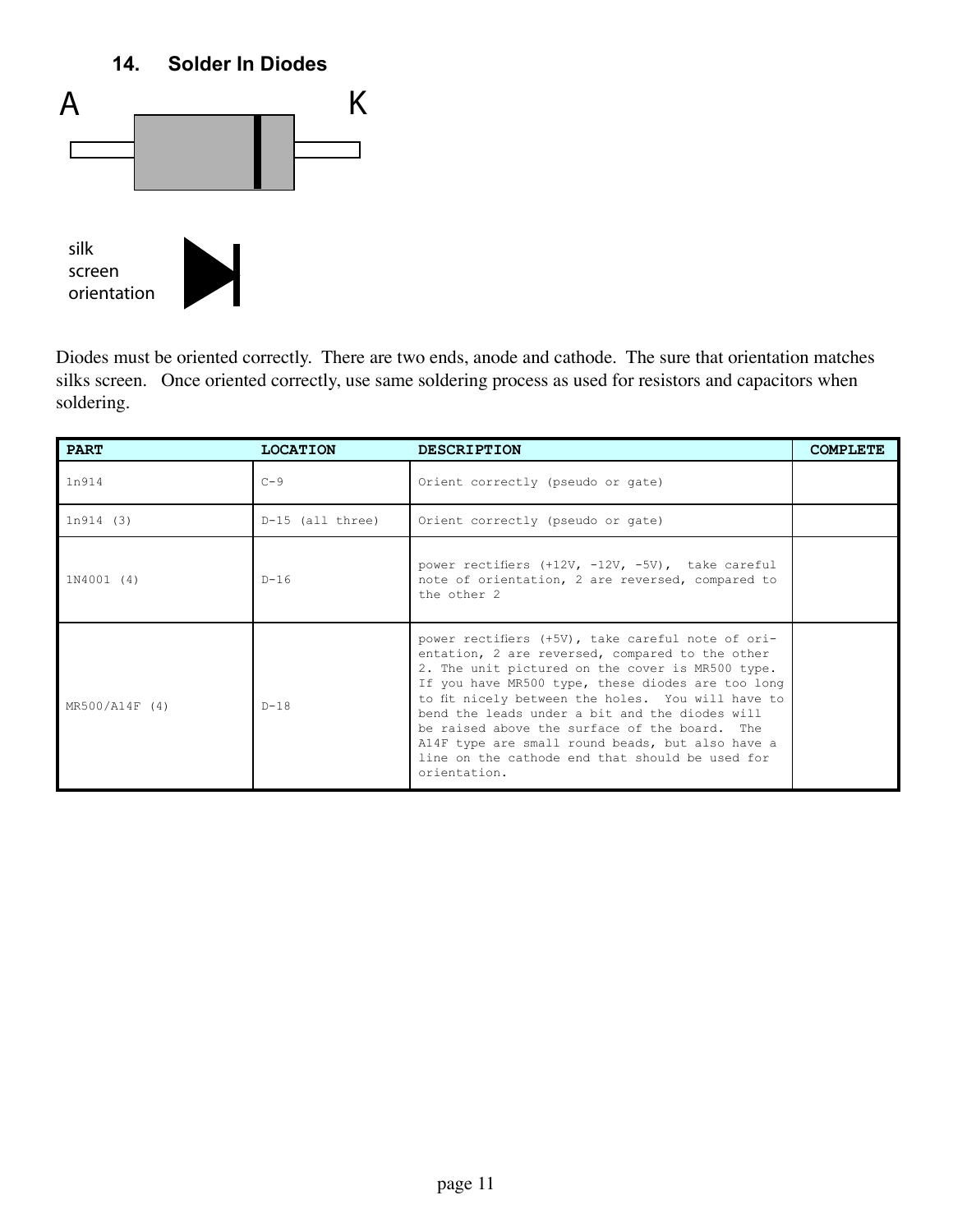# **15. Solder In Medium Electrolytic Caps and Transistor**



The electrolytic caps must be oriented correctly. There are two ends, positive and negative. Make sure that orientation is such that the positive end is at the small plus sign printed on the silk screen. Don't be confused, two of these caps are connected to a negative voltage rail. The plus side of these caps are actually connected to ground, which is correct. Failure to connect properly will likely result in premature failure. Failure of these types of caps, often results in explosions and fires, which can cause serious injury.

| <b>PART</b>        | <b>LOCATION</b> | <b>DESCRIPTION</b>                                                                               | <b>COMPLETE</b> |
|--------------------|-----------------|--------------------------------------------------------------------------------------------------|-----------------|
| 22UF capacitor (2) | $C-15$          | orient correctly, (one in each direction). -12V &<br>$+12V$                                      |                 |
| 22UF capacitor     | $D-13$          | orient correctly. Cursor timer                                                                   |                 |
| 22UF capacitor     | $D-15$          | orient correctly. -5V                                                                            |                 |
| 22UF capacitor     | $D-15$          | orient correctly. cursor flasher                                                                 |                 |
| MPS3704 Transistor | $D-1$           | orient correctly - base connects to the two re-<br>sistors, just below it. See cover photograph. |                 |
| 14MHZ crystal      | $D-13$          | orientation not important                                                                        |                 |

#### **16. Repeat Check for Power and Ground Shorts**

#### **17. Solder In Power and Video Connectors**

Be careful that the power and video connectors are oriented correctly or you will not be able to properly insert the power plug. Refer to the photo on the cover of the manual, for reference.

| <b>PART</b> | <b>LOCATION</b> | <b>DESCRIPTION</b>                                              | <b>COMPLETE</b> |
|-------------|-----------------|-----------------------------------------------------------------|-----------------|
| Video       | $D-1$           | 4 pin header - shroud toward edge of board (see<br>cover photo) |                 |
| Power       | $C-18$          | 6 pin header- shroud towward edge of board (see<br>cover photo) |                 |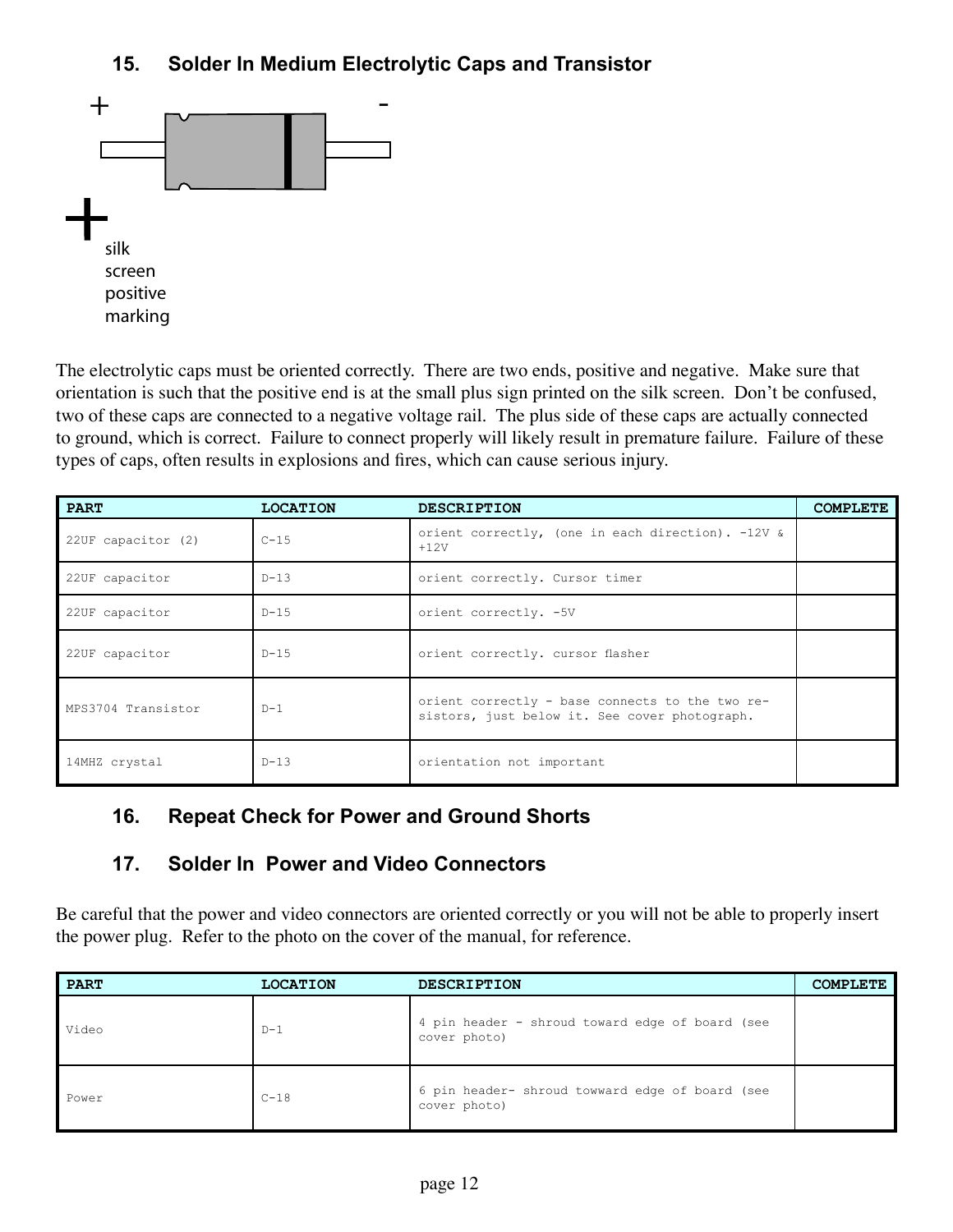# **18. Solder In Small Voltage Regulators**

The voltage regulators must be oriented correctly. Two of the three are oriented in one direction and the other in the opposite. Pay attention to the photo on the front cover. Once regulators are installed you will no longer have a completely open connection between power and ground planes.

| <b>PART</b>          | <b>LOCATION</b> | <b>DESCRIPTION</b>                                                                       | <b>COMPLETE</b> |
|----------------------|-----------------|------------------------------------------------------------------------------------------|-----------------|
| LM340-12 (LM7812)    | D-16            | orient correctly with the heat sink towards the<br>top of the board, +12V.               |                 |
| LM320 MP-12 (LM7912) | $D-16$          | orient correctly, with heat sink towards bottom<br>of board (opposite of LM340-12). -12V |                 |
| LM320 MP-5 (LM7905)  | $D-16$          | orient correctly, with heat sink towards bottom<br>of board (like LM320 MP12)            |                 |

# **19. Solder In Large Power Smoothing Capacitors**

The electrolytic caps must be oriented correctly. There are two ends, positive and negative. The positive end is clearly marked with a plus sign. Make sure that orientation is such that the positive end is at the small plus sign printed on the silk screen. Failure to connect properly will likely result in premature failure, Failure of these types of caps, often results in an explosion and/or fire, which can cause serious injury.

| <b>PART</b> | <b>LOCATION</b> | <b>DESCRIPTION</b>                                                          | <b>COMPLETE</b> |
|-------------|-----------------|-----------------------------------------------------------------------------|-----------------|
| 5300UF      | $D-1$           | orient correctly, unregulated +5v                                           |                 |
| 2400UF(2)   | $C-17$ (both)   | orient correctly, (one in each direction). Un-<br>requlated $-12V$ & $+12V$ |                 |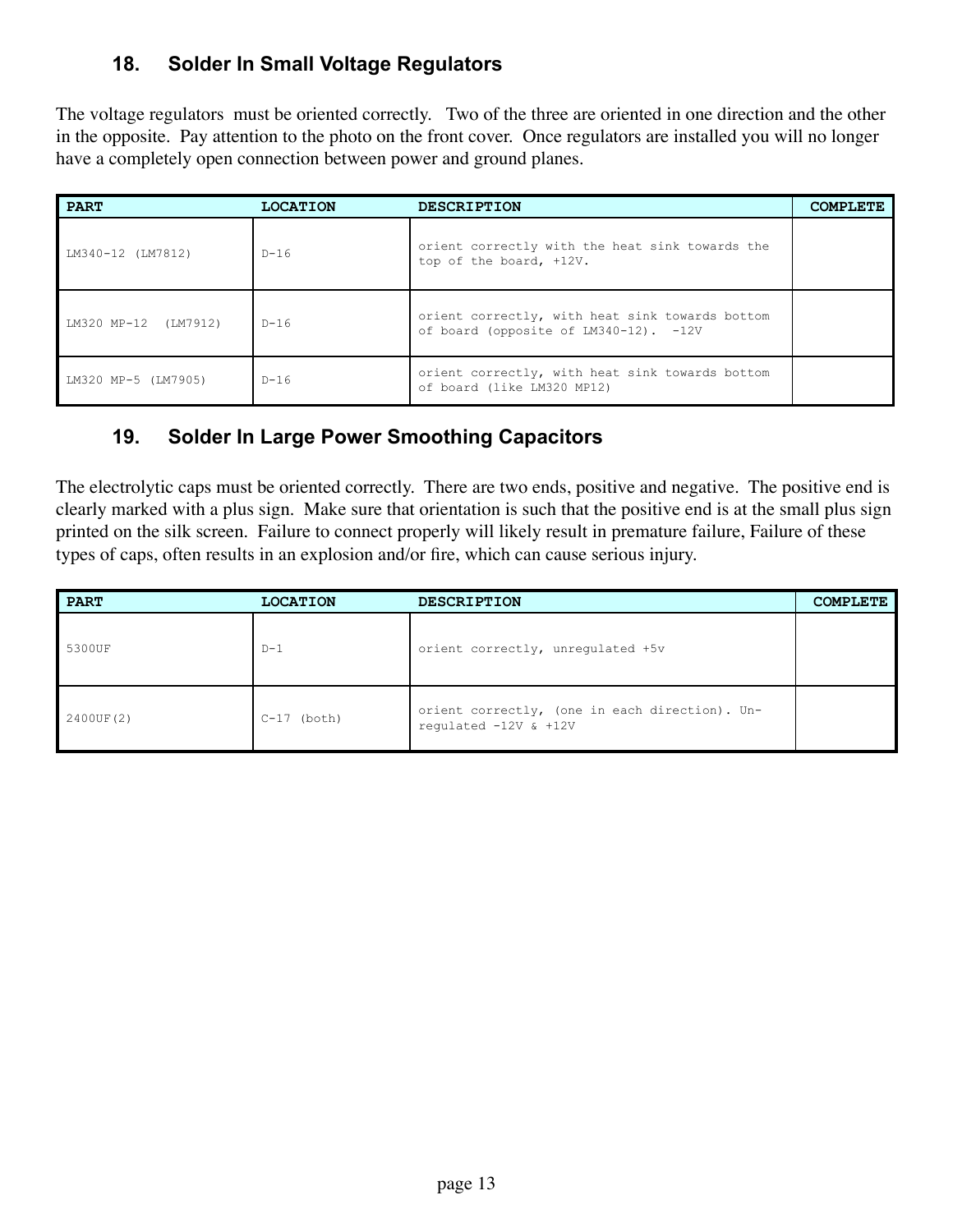# **20. Repeat Check for Power and Ground Shorts**

# **21. Attach Large +5 Volt Regulator and Heat Sink**

The +5 volt regulator sits in the large heat sink and is bolted to the heat sink and board. You can use some of the provided thermal grease to increase heat transfer between the heat sink and the regulator by smearing a small amount of grease on the joint between them. Carefully bolt the regulator and heatsink to the board. Do no overtighten, or you could crush the board. Before soldering the pins of the regulator to the board, make sure that there is no short between those two pins and the ground plane (which is connected to the heat sink). Once regulators are installed you will no longer have a completely open connection between power and ground planes.

| <b>PART</b>             | <b>LOCATION</b> | <b>DESCRIPTION</b>                                                                       | <b>COMPLETE</b> |
|-------------------------|-----------------|------------------------------------------------------------------------------------------|-----------------|
| LM340-12 (LM7812)       | $D-16$          | orient correctly with the heat sink towards the<br>top of the board, +12V.               |                 |
| LM320 MP-12<br>(LM7912) | $D-16$          | orient correctly, with heat sink towards bottom<br>of board (opposite of LM340-12). -12V |                 |
| LM320 MP-5 (LM7905)     | $D-16$          | orient correctly, with heat sink towards bottom<br>of board (like LM320 MP12)            |                 |

| <b>PART</b>                                 | <b>LOCATION</b> | <b>DESCRIPTION</b>                                                                 | COMPT.F.TF. |
|---------------------------------------------|-----------------|------------------------------------------------------------------------------------|-------------|
| heatsink, bolts, nuts,<br>+5 volt regulator | $D-18$          | make sure unregulated and regulated +5 are not<br>shorted to ground or each other. |             |

# **22. Repeat Check for Power and Ground Shorts**

Congratulations, except for the expansion connector, you have finished soldering. You will no longer have completely open circuits between power and ground planes, but make sure that there are no "dead" shorts with little to no resistance.

# **23. Clean PCB of Rosin and By-products of Soldering**

Clean the back of PCB of excess flux and rosin. 90% or higher isopropyl alcohol. IPA will dissolve soldering resin. Spray it on the back of the board and lightly scrub with a very soft brush that will not scratch the surface of the PCB. Soak up the IPA and contaminates with a clean soft cloth before it evaporates in order to remove the by products of soldering. Let dry overnight. Position a fan to blow over the board to make sure that all remaining moisture evaporates.

 I have also discovered that "Windex" window cleaner can help remove the by-products from the soldering job. Removing contaminates is important as many kinds of rosins are corrosive.

# **24. Check Board for Solder Bridges and Cold Solder Joints**

While the board is drying, you should carefully check your work for bad solder joints and solder bridges.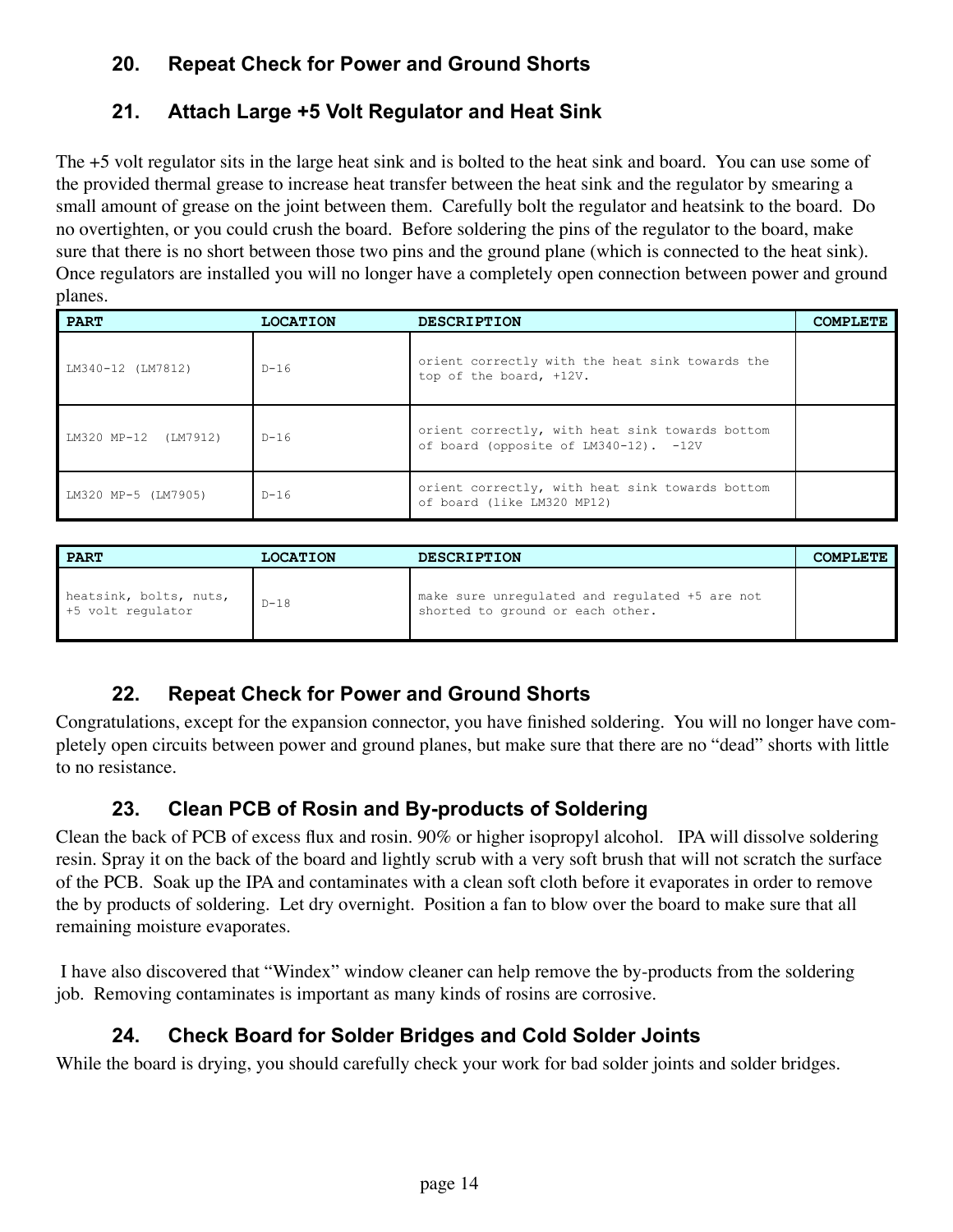#### *Chapter 3 – Initial Power Up*

#### **1. Build the Power Entry Module (PEM)**

Instructions can be found in the Apple 1 Operations Manual that can be downloaded from many websites, such as http://www.applefritter.com. The only recommendation beyond what is in the manual, is that both fuse and switch should go on the "hot" side of the 110V AC input. I strongly recommend that the transformer and 110V AC wiring be placed in some kind of well ventilated enclosure. This is to make sure that no stray body parts touches any part of the 110V AC wiring. It must be well ventilated or fire could result from excessive heat build up.

#### **2. Connect Power Supply and Power Up**

Because this is a linear power supply, you can power up without populating the board with chips. Connect the power supply and power up. Check for any excessively hot components, especially in the power supply area. If any component is so hot, that touching it results in mediate pain, power down and check for shorts

#### **3. Check Voltages**

Check voltages on the board. The easiest places would be on the various power smoothing capacitors.

| Voltage                | <b>LOCATION</b>                      | <b>ACTUAL VALUE</b> | <b>COMPLETE</b> |
|------------------------|--------------------------------------|---------------------|-----------------|
| +5 volt unregulated    | 5300UF capacitor<br>$at$ $D-15$      | Roughly +10 Volts   |                 |
| +12 volts unrequlated  | lower 2400UF ca-<br>pacitor at C-17  | Roughly +20 Volts   |                 |
| +12 volts unregulated- | Upper 2400UF ca-<br>pacitor at C-17  | Roughly +20 Volts   |                 |
| +5 Volts               | horizontal 22UF<br>capacitor at D-15 | +5 Volts            |                 |
| -5 Volts               | vertical 22UF ca-<br>pacitor at D-16 | -5 Volts            |                 |
| +12 Volts              | lower 22UF capaci-<br>tor at C-15    | $+12$ volts         |                 |
| $-12$ Volts            | upper 22UF capaci-<br>tor at C-15    | $-12$ Volts         |                 |

After checking out voltages, power off the Mimeo 1.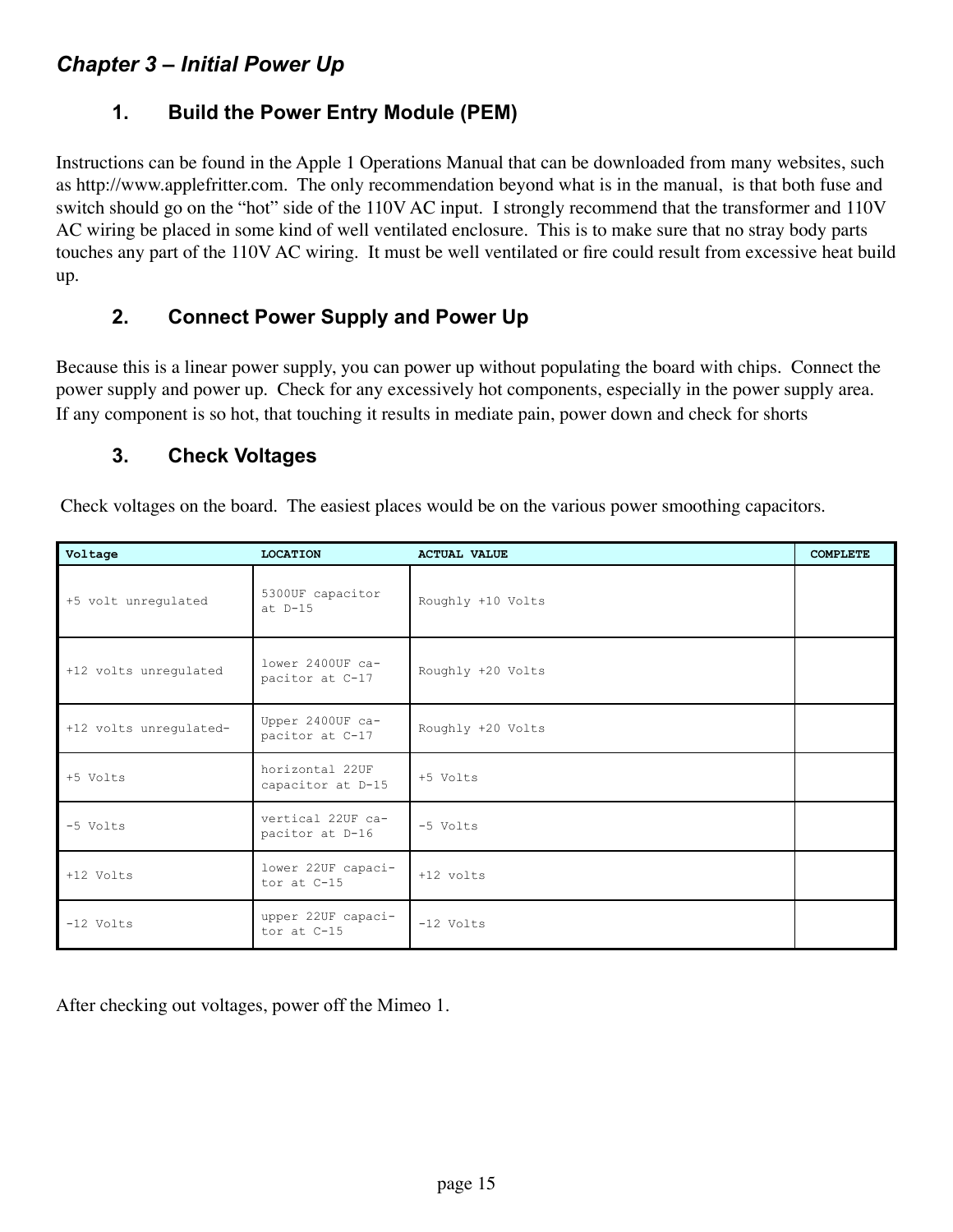# *Chapter 4 – Bring Up The Video Section*

Power off the computer before proceeding

#### **1. Populate the Video Section**

The Apple 1 computer is essentially two complete systems, a microcomputer and a video display system. Because they are largely independent, a large part of the video system can be brought up, prior to bringing up the microcomputer. Populate the ICs needed for the video section (all the ICs in rows C and D, plus the chip in location B-2).

A few IC's may be replacement parts, with different ID's than the original. All 8, 14 and 16 pin IC's are placed with pin one toward the bottom right of the board. The 24 and 40 pin ICs have pin one to the right. When reading the labeling on a chip, pin one is almost always on the bottom left corner. Refer to parts list, list of socket locations, and scan of my first prototype included on the cover this guide, if you are unsure about placement and orientation of components.

Some manufacturers don't make parts with legs spaced correctly. These ICs will be easier to insert, if the legs are bent to a angle that precisely aligns with the sockets. To do this, place the IC on it's side on a hard flat surface. One set of pins will be on the surface and pointed towards you. Keeping the IC's legs held firmly down, carefully roll the chip toward you to slightly bend the chip leads just a bit and then repeat with the process with the chip flipped to it's other side. Check for fit against socket and repeat accordingly.

When stuffing chips into sockets, be careful that pins are not inadvertently bent underneath the chip, instead of going into the socket. If you do bend a pin, they can be usually be straightened with a small pliers, if you do it carefully. Pins will usually break, right where they connect with the chip case, so do not bend the pin any more than necessary, especially at the joint, where it mates with the case.

| <b>PART</b>         | <b>DESCRIPTION</b>       | <b>LOCATION</b>                                 | <b>QUANTITY</b> | <b>COMPLETE</b> |
|---------------------|--------------------------|-------------------------------------------------|-----------------|-----------------|
| 2513                | char ROM                 | $D-2$                                           | $\mathbf{1}$    |                 |
| 2504v               | shift register           | D-4a, D-4b, D-5a, D-5b, D-<br>14a, D-14b, C-11b | 7               |                 |
| 2519b               | shift register           | $C-3$                                           | $\mathbf{1}$    |                 |
| <b>DS0025C</b>      | clock driver             | $C-11a$                                         | $\mathbf{1}$    |                 |
| 7400                | quad NAND gate           | $C-15$ , $D-10$                                 | $\mathbf{2}$    |                 |
| 7402                | quad NOR gate            | $C-10$                                          | $\mathbf{1}$    |                 |
| 7404                | hex inverter             | $D-12$                                          | $\mathbf{1}$    |                 |
| 7408                | quad and gate            | $C-12$                                          | $\mathbf{1}$    |                 |
| 7410                | three input nand         | $B-2$ , $C-6$                                   | 2               |                 |
| 74157               | 2:1 selector             | $C-4$ , $C-14$                                  | $\mathbf{2}$    |                 |
| 74160               | 4 bit counter            | $D-6$                                           | $\mathbf{1}$    |                 |
| 74161 (74161A)      | 4 bit counter            | D-7, D-9, D-11, D-15                            | 4               |                 |
| 74161*              | 4 bit counter            | $D - 8$                                         | $\mathbf{1}$    |                 |
| 74166               | shift register           | $D-1$                                           | $\mathbf{1}$    |                 |
| 74174               | hex flip flop            | $C-7$                                           | $\mathbf{1}$    |                 |
| 74175               | quad flip flop           | $C-13$                                          | $\mathbf{1}$    |                 |
| 7427                | triple 3 input nor gates | $C-5$                                           | $\mathbf{1}$    |                 |
| 7432                | quad or gate             | $C-9$                                           | $\mathbf{1}$    |                 |
| 7450                | 2 input and gate         | $C-8$                                           | $\mathbf{1}$    |                 |
| <b>NE555</b>        | curser timer             | $D-13$                                          | $\mathbf{1}$    |                 |
| ICs (video section) |                          |                                                 | 32              |                 |

\* your kit may contain a mix of 47161 and 74161A parts. Using a 74161A part in location D-8 may result in intermittent operation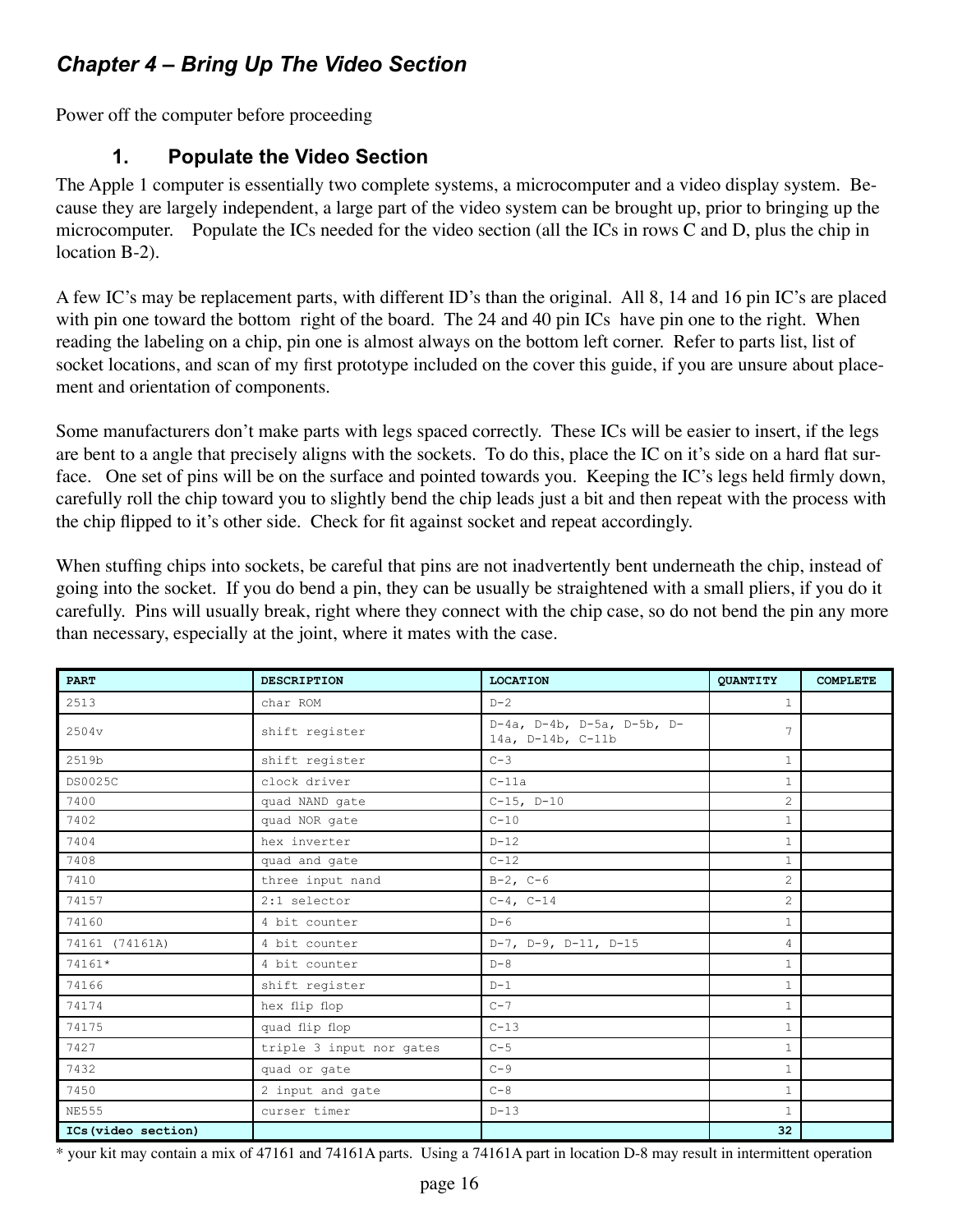# **2. Connect a Video Display**

The Apple 1 outputs a monochrome composite video signal. Any TV or receiver that has composite video input should work as a display device. However note that the composite video signal is digitally generated and some modern displays that digitally process the incoming video signal may have trouble locking into the Apple 1 video signal. Usually an older display without digital processing will perform well. Connect the video display device to the video header. You only need to connect pin 2 to the center conductor of a cable with a RCA jack on one end and pin 3 (ground) to the cable shield.

# **3. Checkout Video Section**

Power on the computer. Check for any excessively hot components. If any component is so hot, that touching it results in pain, power down and check for shorts or other problems.



power up display (@ signs will be flashing)

If all is well, at this point, you should see a stable display with characters displayed on the screen as shown in this image. Briefly short pin 12 (clear screen) of the keyboard socket to +5v and the screen should become clear. If the display is not working, then you must determine the fault through debugging techniques. See the chapter on debugging for some hints.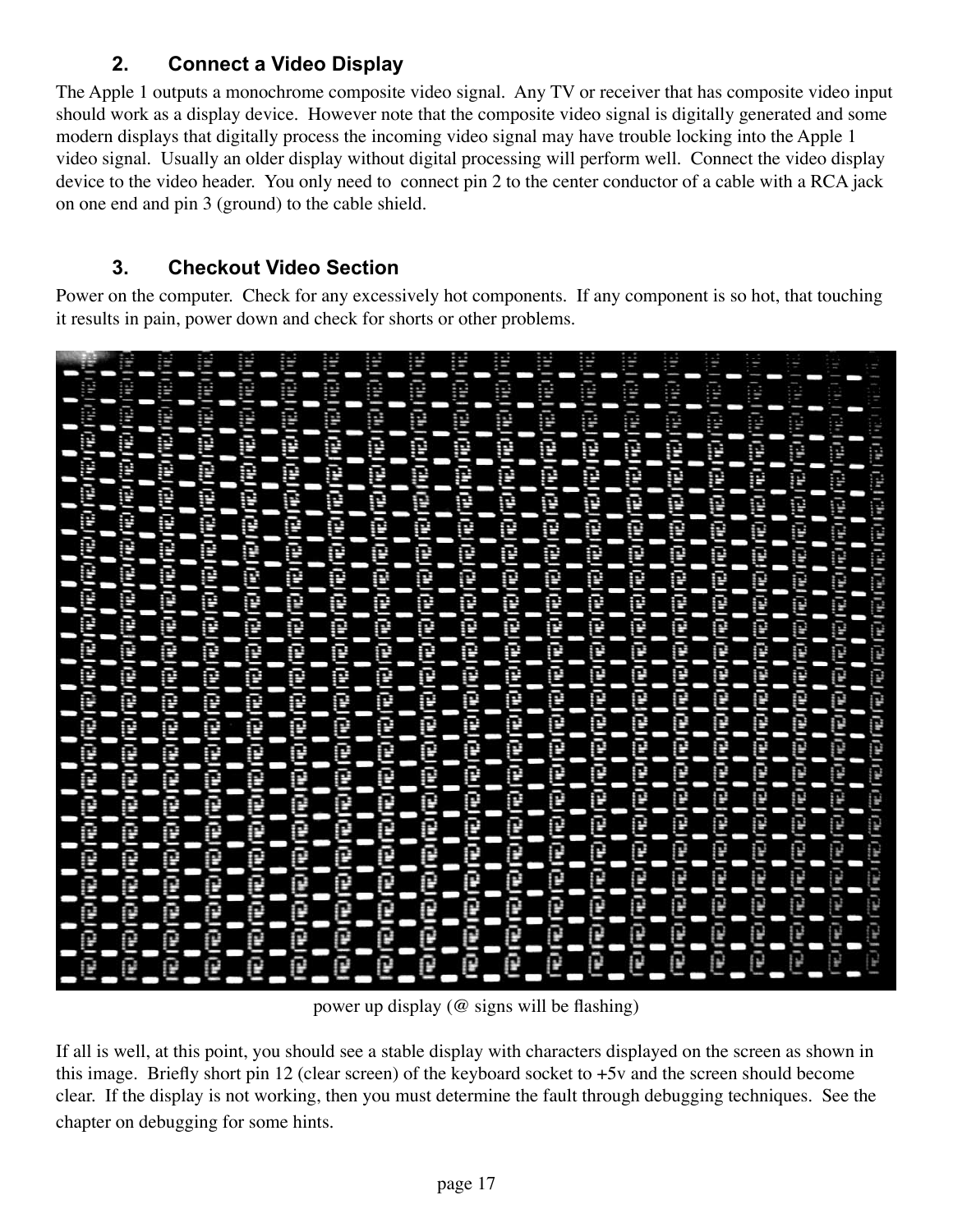# *Chapter 5 – Populate and Check out the Computer Section*

Power off the computer before proceeding

#### **1. Populate the Computer Section**

Once the video section is basically working, you can bring up the computer section. To start with you only need to populate one bank of DRAM. Populate the processor section ICs using the same method as used for bringing up the video section.

| <b>PART</b>             | <b>DESCRIPTION</b>                              | <b>LOCATION</b>               | <b>QUANTITY</b> | <b>COMPLETE</b> |
|-------------------------|-------------------------------------------------|-------------------------------|-----------------|-----------------|
| 8T97                    | bus driver                                      | $A-9$ , $A-10$                | $\overline{c}$  |                 |
| MMI 3601 (LSB)          | 256x4 PROM, LSB (least sig-<br>nificant nibble) | $A-1$                         |                 |                 |
| MMI 3601 (MSB)          | 256x4 PROM MSB (most signifi-<br>cant nibble)   | $A-2$                         |                 |                 |
| 6820                    | parallel interface adapter                      | $A - 4$                       |                 |                 |
| 6502                    | processor                                       | $A-7$                         |                 |                 |
| 7400                    | quad NAND gate                                  | $B-1$                         |                 |                 |
| 74123                   | dual one-shot                                   | $B-3$                         |                 |                 |
| 74154                   | $4:16$ demux                                    | $B-9$                         |                 |                 |
| 74S257                  | $2:1$ selector                                  | $B-5$ , $B-6$ , $B-7$ , $B-8$ | 4               |                 |
| MK4096                  | 4kx1 DRAM bank "X"                              | B-11 through B-18             | 8               |                 |
| ICs (processor section) |                                                 |                               | 21              |                 |

At this point, all IC locations should be populated, except DRAM row "W" and the 6800 only location at C1.

#### **2. Solder Motherboard Jumpers**

| <b>JUMPER</b> | <b>LOCATION</b> |                                                                                                                                                                                                                                |
|---------------|-----------------|--------------------------------------------------------------------------------------------------------------------------------------------------------------------------------------------------------------------------------|
| 6502          | $A - 5$         | Use a blob of solder to connect the two traces                                                                                                                                                                                 |
| 6502          | $A - 8$         | Use a blob of solder to connect the two traces                                                                                                                                                                                 |
| NO DMA        | $A-10$          | Use a blob of solder to connect the two traces. If you add an<br>expansion card that controls the DMA line, then you should re-<br>move this solder jumper                                                                     |
| <b>DRAM</b>   | $B - 9$         | For initial bring up, DRAM bank X is jumpered by adding a blob<br>of solder to connect address select "0" to bank "X". Later on<br>when bank "W" is added, it will normally be jumpered to bank<br>"E" to enable running BASIC |
| PROM          | $B - 9$         | Use a blob of solder to short address "F" to "Y"                                                                                                                                                                               |
| PTA           | $B - 9$         | Use a short jumper wire to short address "D" to "Z"                                                                                                                                                                            |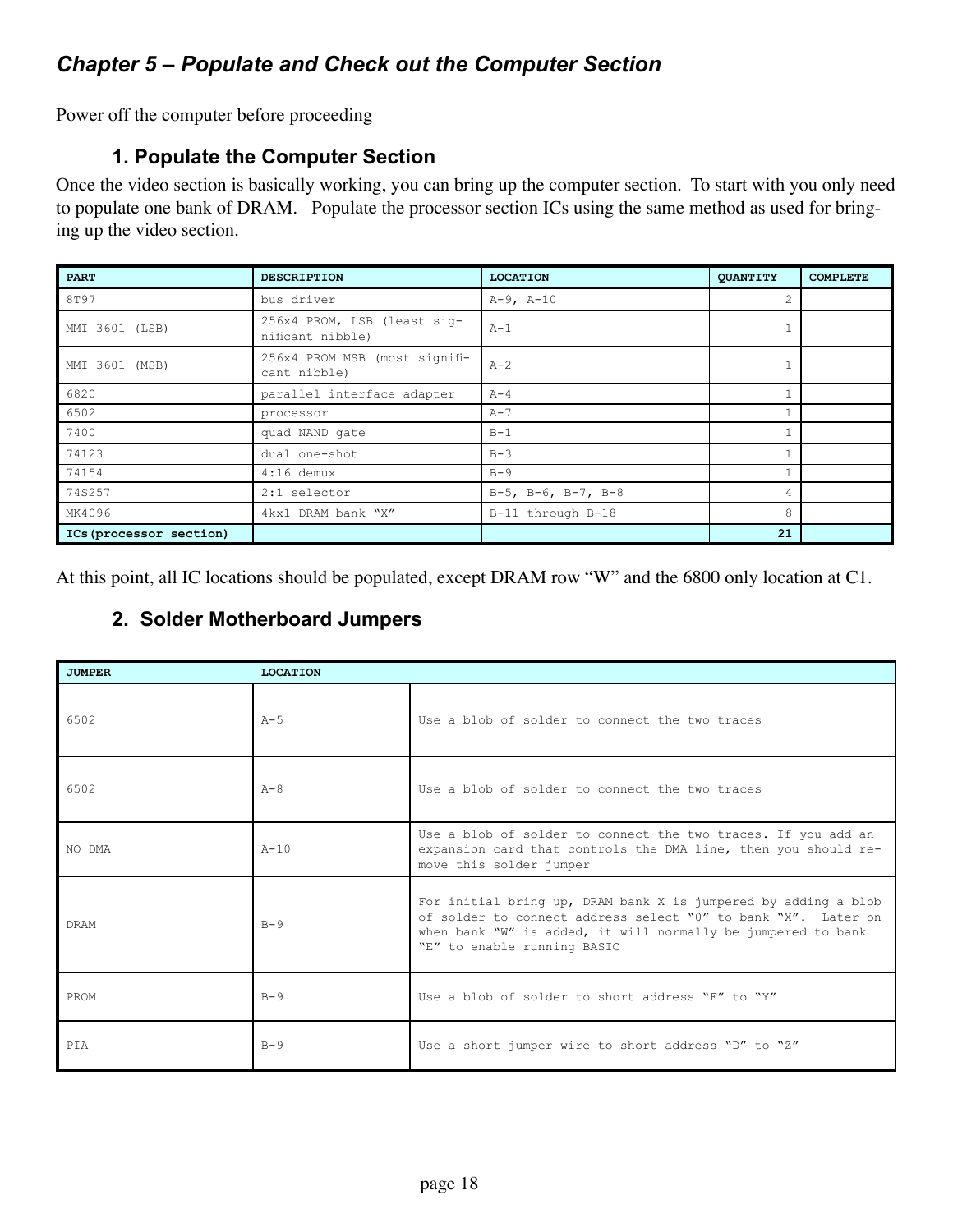# **3. Power Up**

Power up and you should see the same display as when you brought up the video section. Check for any excessively hot components. If any component is so hot, that touching it results in pain, power down and check for shorts or other problems.



After both clear and reset, you have a backslash and prompt at the top left corner of the screen

Briefly short pin 12 (clear screen) of the keyboard socket to  $+5v$  and the screen should become clear. At this point you should be able to reset the processor section and see a prompt be displayed. To reset the system and get a prompt, use a temporary jumper to short pin 1 of the keyboard connector to a nearby ground pin (pin 9 of keyboard connector).

Note that without a keyboard attached, random characters may be input. This is because the keyboard strobe input to the PIA is floating. To stop this you can use a temporarily jumper to short pin 40 of the 6840 to pin 1 of the 6502.

#### **4. Connect a Keyboard and You Should be Operational**

Refer to the Apple 1 Operations Manual for keyboard interface specification. Apple II and II plus keyboards have different pinouts, but may be adapted to the Apple1 keyboard interface through simple rewiring. Miswiring has a good possibility of damaging components on both the Apple 1 and the keyboard, so go slow and double or triple check your work before powering up. There is a good description of an Apple II keyboard adaptor at John Calende's blog http://apple1computer.blogspot.com/.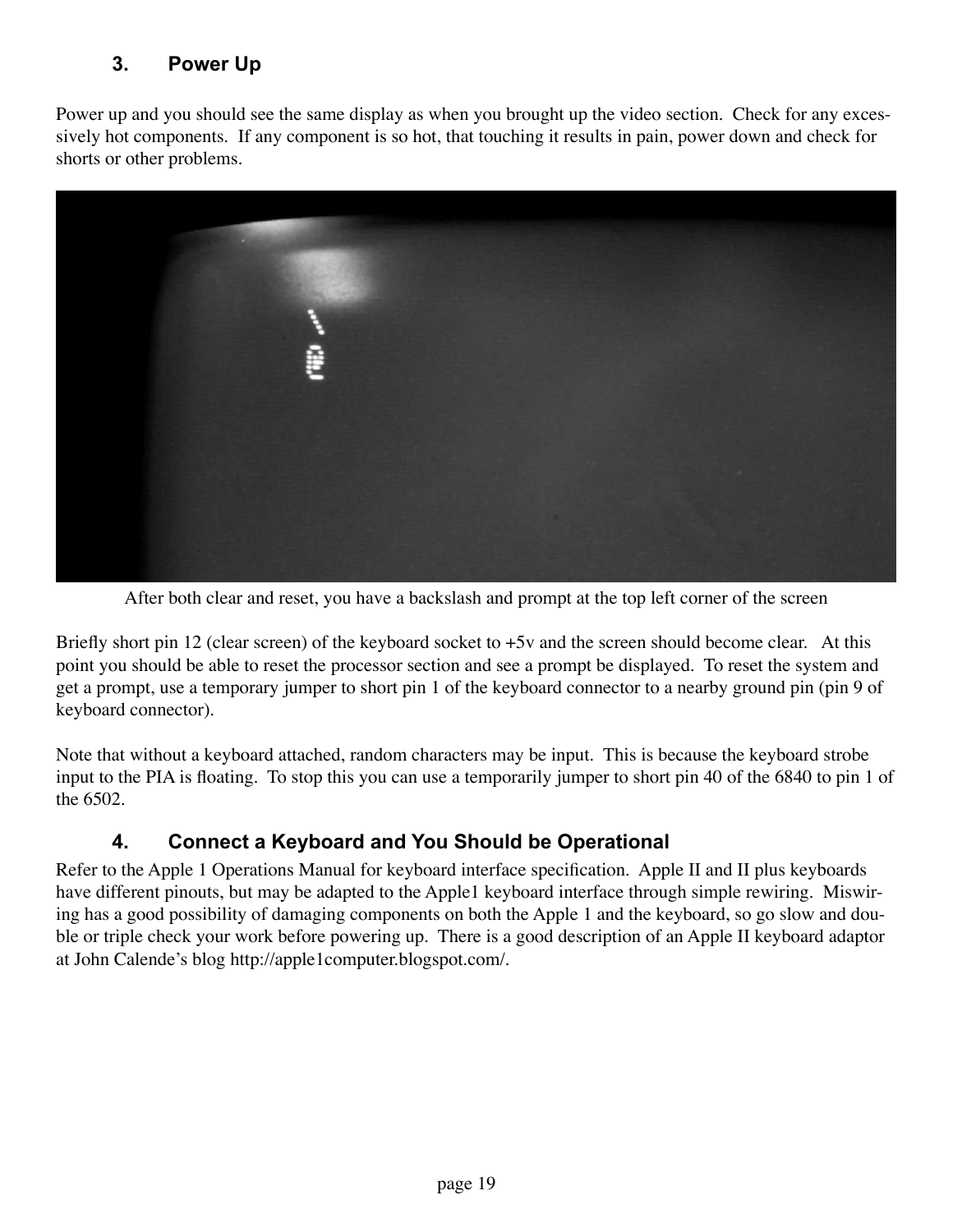# **1. Cut Off Mounting Ears (optional)**

You may have received with your kit, an edge connector with mounting ears. Original Apple 1s had edge connectors without ears. Using a razor saw (available at any hobby store), you can carefully cut off the ears to more closely mimic the look of the edge connector of an original Apple 1. Polishing the cut surface will remove any rough surfaces. A polishing bit in a rotary tool can be used for this purpose.

#### **2. Test Fit**

This connector may fit somewhat tightly into the holes on the PCB. If it doesn't seat correctly, check for bent pins on the connectors. Straighten any bent pins and carefully insert the connector into the PCB.

# **3. Solder Card Edge Connector**

Tack down a couple of pins on each end of the connector and check for good seating of the connector in the PCB. Then proceed to solder the remaining pins.

| <b>PART</b>                    | <b>LOCATION</b> | <b>DESCRIPTION</b>                                         | <b>GTE</b><br><b>COMPLE'</b> |
|--------------------------------|-----------------|------------------------------------------------------------|------------------------------|
| Card<br>connector<br>edge<br>. | .⊤– R<br>U J    | $\circ$ $\circ$ $\circ$ $\circ$<br>expansion<br>-2106<br>. |                              |

#### **4. Clean PCB**

# **5. Powerup and Retest the Computer**